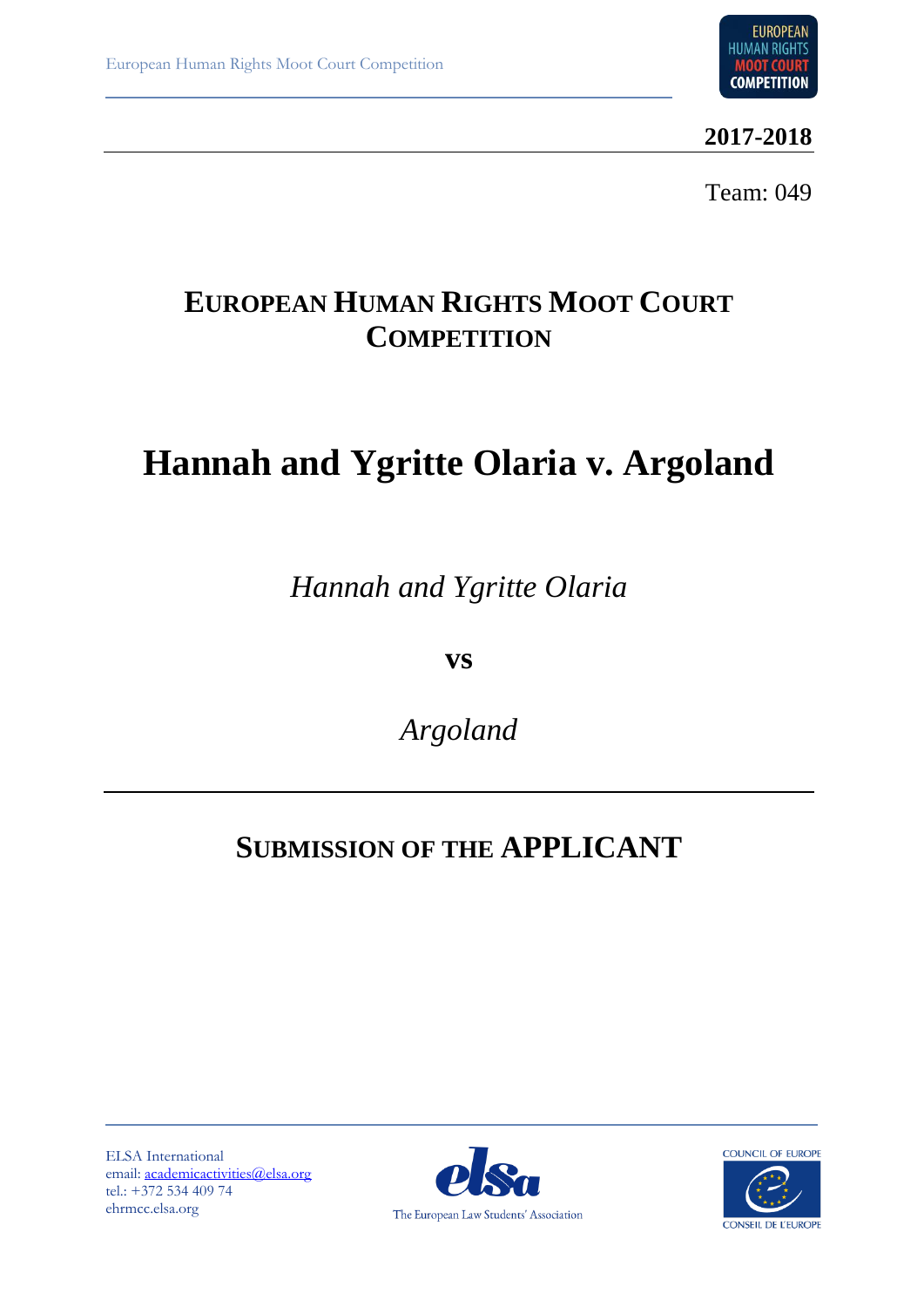# **TABLES OF CONTENTS**

| I. VIOLATION OF ARTICLE 2 REGARDING THE RIGHT TO LIFE OF THE                                                                       |  |
|------------------------------------------------------------------------------------------------------------------------------------|--|
|                                                                                                                                    |  |
|                                                                                                                                    |  |
|                                                                                                                                    |  |
| II. VIOLATION OF ARTICLE 8 REGARDING THE CHILD'S RIGHT TO RESPECT<br>FOR PRIVATE LIFE AND THE MOTHER'S RIGHT TO RESPECT FOR FAMILY |  |
|                                                                                                                                    |  |
|                                                                                                                                    |  |
| III. THE VIOLATION OF ARTICLE 9 REGARDING THE RIGHT TO FREEDOM                                                                     |  |
|                                                                                                                                    |  |
|                                                                                                                                    |  |
|                                                                                                                                    |  |
| IV. VIOLATION OF ARTICLE 14 TAKEN TOGETHER WITH ARTICLE 9 AND<br>PROTOCOL NO. 12 REGARDING THE DISCRIMINATORY LEGISLATION10        |  |
|                                                                                                                                    |  |
|                                                                                                                                    |  |
| V. VIOLATION OF ARTICLE 6 REGARDING THE LACK OF IMPARTIALITY OF                                                                    |  |
|                                                                                                                                    |  |
|                                                                                                                                    |  |
| VI. VIOLATION OF ARTICLE 13 REGARDING THE ABSENCE OF AN                                                                            |  |
| EFFECTIVE REMEDY IN RESPECT OF THE VIOLATIONS OF ARTICLES 6 AND                                                                    |  |
|                                                                                                                                    |  |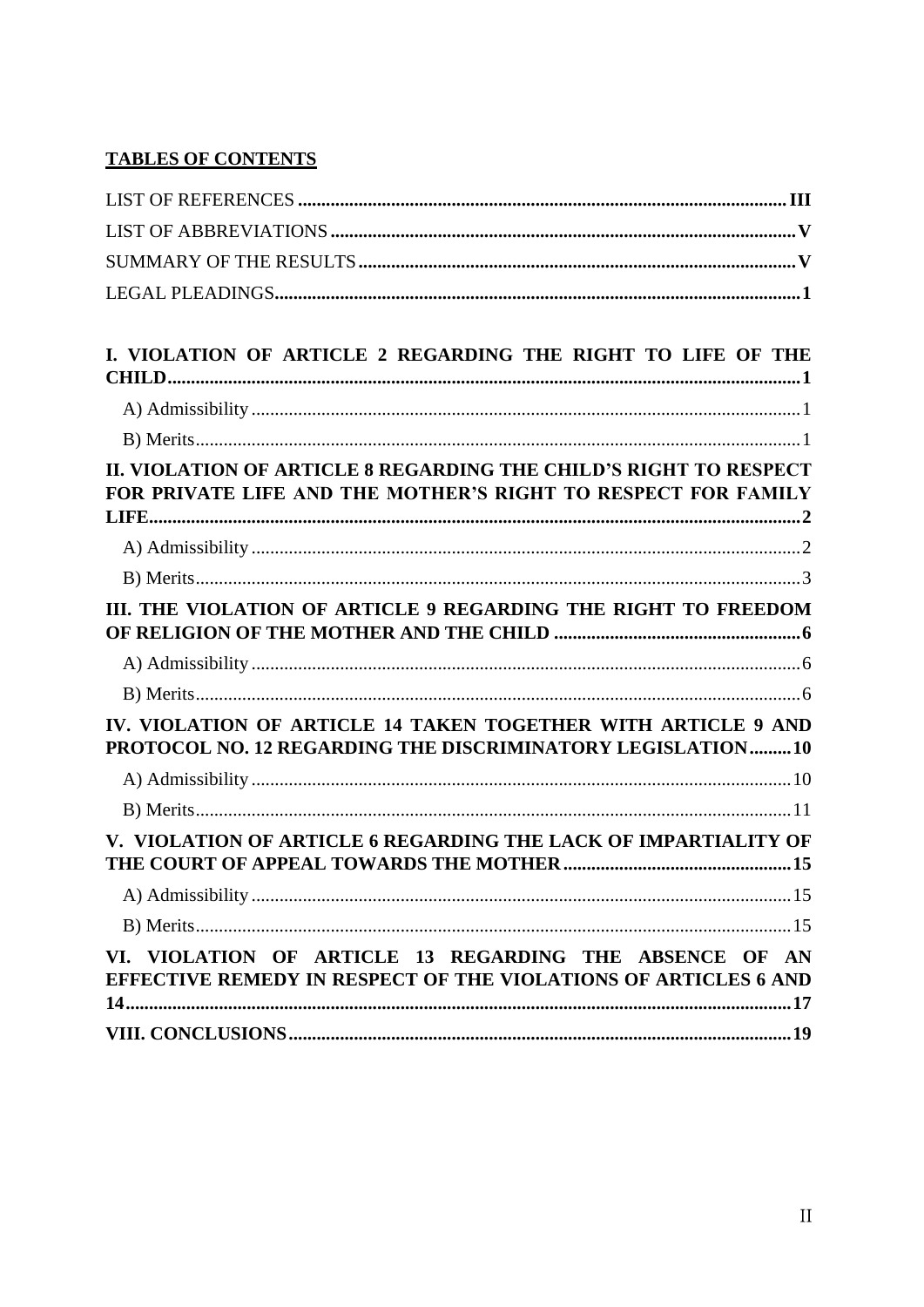# <span id="page-2-0"></span>**LIST OF REFERENCES**

### **1. PRIMARY SOURCES**

#### **Conventions and Treaties**

- *Charter of Fundamental Rights of the European Union, 18 December 2000*
- *Convention for the Protection of Human Rights and Dignity of the Human Being with regard to the Application of Biology and Medicine: Convention on Human Rights and Biomedicine, 4 April 1997*
- *European Convention for the Protection of Human Rights and Fundamental Freedoms, Council of Europe, 4 November 1950*
- *United Nations Convention on the Rights of the Child, 20 November 1989*

#### **Case law of the European Court of Human Rights**

- 1. *Abdulaziz, Cabales and Balkandali v. the United Kingdom*, 28 May 1985, app. nos. 9214/80; 9473/81; 9474/81
- 2. *Acmanne and Others v. Belgium* (dec.), 10 December 1984, app. no. 10435/83
- 3. *Affaire Association des Chevaliers du Lotus d'Or v. France*, 31 January 2013, app. no. 50615/07
- 4. *Aksu v. Turkey* [GC] 15 March 2012, app. nos. 4149/04; 41029/04
- 5. *Apostol v. Georgia*, 28 November 2006, app. no. 40765/02
- 6. *Association X. v. the United Kingdom* (dec.), 12 July 1978, app. no. 7154/75
- 7. *Bayatyan v. Armenia*, [GC], 07 July 2011, app. no. 23459/03
- 8. *Baytüre v. Turkey* (dec.), 12 March 2013, app. no. 3270/09
- 9. *Belgian Linguistics Case No. 2*, 23 July 1968, app. nos. 1474/62; 1677/62; 1691/62; 1769/63; 1994/63; 2126/64
- 10. *Blokhin v. Russia* [GC], 23 March 2016, app. no. 47152/06
- 11. *Boffa and 13 others v. San Marino*, (dec), 15 January 1998, app. no. 26536/95
- 12. *Burden v. the United Kingdom* [GC], 29 April 2008, app. no. 13378/05
- 13. *Buscemi v. Italia*, 16 September 1999, app. no. 29569/95
- 14. *Campbell and Cosans v. UK*, 25 February 1982, app. no. 7511/76
- 15. *Chapman v. United Kingdom,* 18 January 2001, app. no. 27238/95
- 16. *Chassagnou and Others v. France* [GC], 29 April 1999, app. nos. 25088/94; 28331/95; 28443/95
- 17. *D.H. and Others v. Czech Republic* [GC], 13 November 2007, app. no. 57325/00
- 18. *Edwards v. the United Kingdom*, 14 March 2002, app. no. 46477/99
- 19. *Evans v. the United Kingdom*, 10 April 2007, app. no. 6339/05
- 20. *F.L. v. France* (dec.), 3 November 2005, app. no. 61162/00
- 21. *Gäfgen v. Germany* [GC], 01 June 2010, app. no. 22978/05
- 22. *Hasan and Chaush v. Bulgaria*, 26 October 2000, app. no. 30985/96
- 23. *Hauschildt v. Denmark*, 24 May 1989, app. no. 10486/83
- 24. *Hoffmann v. Austria*, 27 July 1993, app. no. 12875/87
- 25. *Ilhan v. Turkey,* 27 June 2000, app. no. 22277/93
- 26. *Izzettin Dogan and Others v. Turkey*, 26 April 2016, app. no. 62649/10
- 27. *Kalaç v. Turkey*, 01 July 1997, app. no. 20704/92
- 28. *Kokkinakis v. Greece*, 25 May 1993, app. no. 14307/88
- 29. *Kudla v. Poland* [GC], 26 November 2000, app. no. 30210/96
- 30. *Kyprianou v. Cyprus* [GC], 15 December 2005, app. no. 73797/01
- 31. *L.C.B. v. U.K.* (dec.), 09 June 1998, app. no. 23413/94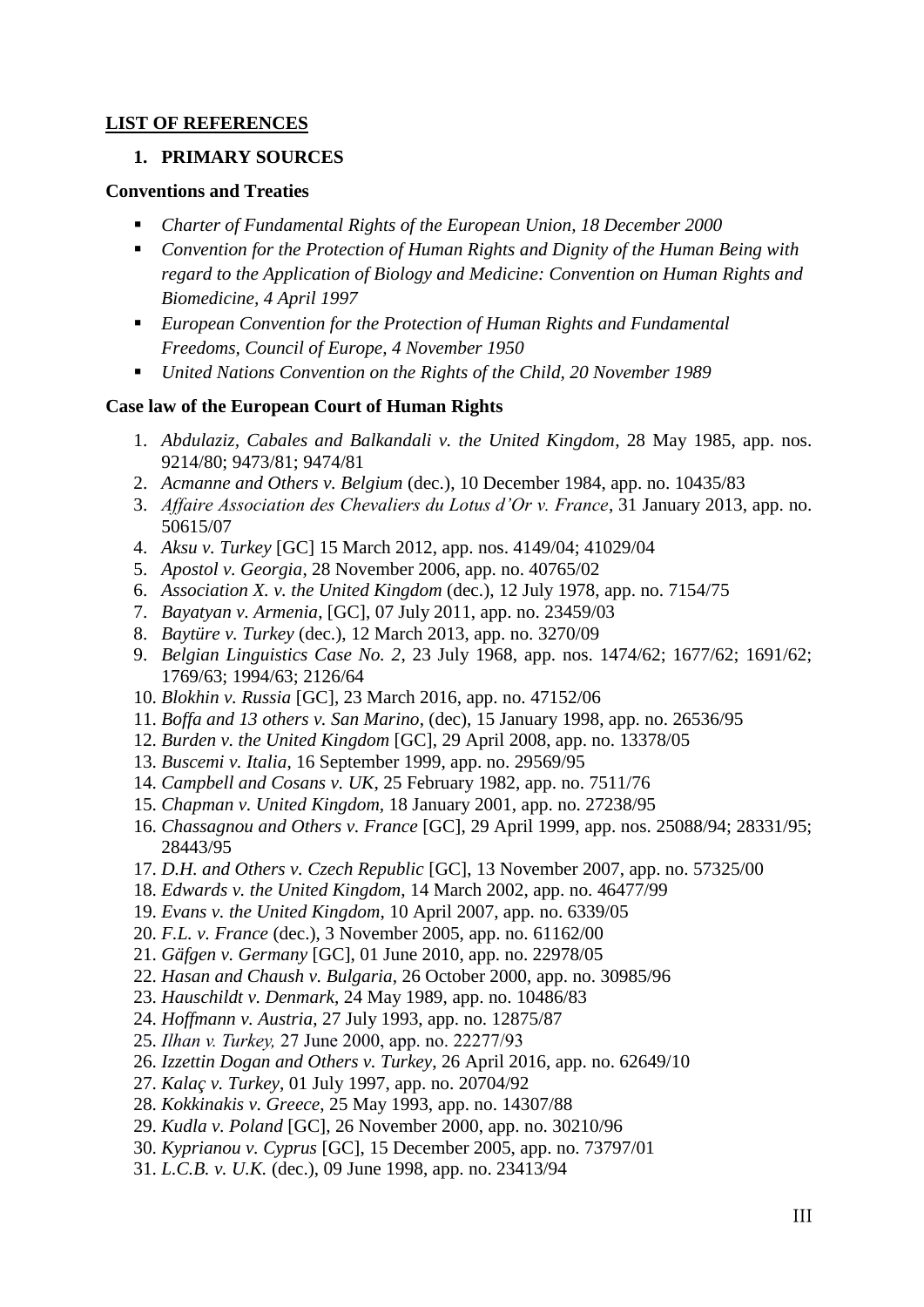- 32. *Leela Förderkreis E.V. and Others v. Germany,* 06 November 2008, app. no. 58911/00
- 33. *Leyla Sahin v.Turkey* [GC], 10 November 2005, app. no. 44774/98
- 34. *Manoussakis and Others v. Greece*, 26 September 1996, app. no. 18748/91
- 35. *Nada v. Switzerland*, [GC], 12 September 2012, app. no. 10593/08
- 36. *Nencheva et al v. Bulgaria*, 18 June 2013, app. no. 48609/06
- 37. *Osman v. the United Kingdom*, 28 October 1998, app. no. 23452/94
- 38. *Ouardiri v. Switzerland* [GC], 28 June 2011, app. no. 65840/09
- 39. *Papavasilakis v. Greece*, 15 September 2016, app. no. 66899/14
- 40. *Pretty v. the United Kingdom*, 29 April 2002, app. no. 2346/02
- 41. *S.A.S v. France* [GC], 01 July 2014, app. no. 43835/11
- 42. *Sahin v. Germany* [GC], 08 July 2003, app. no. 30943/96
- 43. *Şahiner v. Turkey*, 25 September 2001, app. no. 29279/95
- 44. *Salvetti v. Italy*, 09 July 2002, app. no. 42197/98
- 45. *Sejdic and Finci v. Bosnia and Herzegovina* [GC], 22 December 2009, app. nos. 27996/06; 34836/06
- 46. *Slaku v. Bosnia and Herzegovina*, 26 May 2016, app. no. 56666/12
- 47. *Soering v. United Kingdom* [GC], 07 July 1989, app. no. 14038/88
- 48. *Solomakhin v. Ukraine*, 6 May 2008, app. no. 24429/03
- 49. *Stec and Others v. the United Kingdom* [GC], 12 April 2006, app. nos. 65731/01; 65900/01
- 50. *Storck v. Germany*, 16 June 2005, app. no. 61603/00
- 51. *Stubbings and Others v. the United Kingdom*, 22 October 1996, app. nos. 22083/93; 22095/93
- 52. *Sviato-Mykhaylivska Parafiya v. Ukraine*, 16 June 2007, app. no. 77703/01
- 53. *Tanribilir v. Turkey*, 16 November 2000, app. no. 21422/93
- 54. *Thlimmenos v. Greece* [GC], 6 April 2000, app. no. 34369/97
- 55. *V S v. Germany* (dec.), 22 May 2007, app. no. 4261/02
- 56. *Vincic and others v. Serbia*, 01 November 2000, app. nos. 44698/06; 44700/06, etc.
- 57. *Wettstein v. Sweden*, 21 December 2000, app. no. 33958/96
- 58. *X, Y and Z v. the United Kingdom*, 22 April 1997, app. no. 21830/93
- 59. *X. v. Austria*, 13 December 1979, app. no. 8278/78
- 60. *Y.F. v. Turkey*, 22 July 2003, app. no. 24209/94
- 61. *Zornic v. Bosnia and Herzegovina*, 15 July 2014, app. no. 3681/06

#### **Case law of the European Court of Justice**

1. *N.W e.a./Sanofi Pasteur MSD e.a.*, 21 June 2017, C-621/15

#### **2. SECONDARY SOURCES**

#### **Bibliography**

- **ENUCCI, J.-F.,** *Droit européen des droits de l'homme***, LGDJ, 7<sup>e</sup> éd., 2017, 446 p.**
- SUDRE, F. (dir.), *Les grands arrêts de la Cour européenne des droits de l'homme*, 7ème éd., Paris, PUF, 2015, 944 p.
- VELU, J., *La Convention européenne des droits de l'homme*, 2ème éd., Bruxelles, Bruylant, 2014, 1191 p.
- VENICE 2010 survey on the ways of implementing national vaccination programmes, Euro Surveill. 2012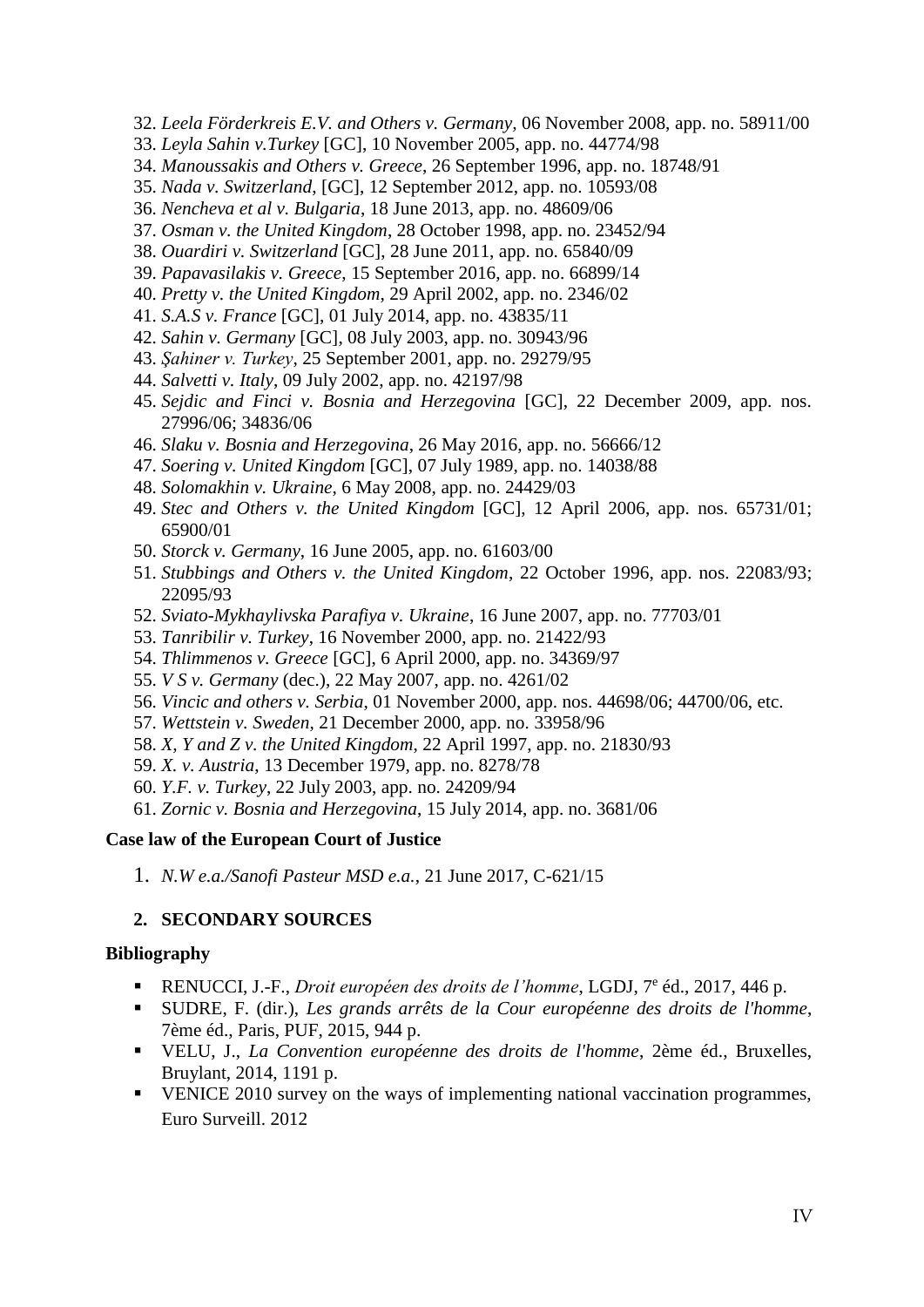Written Observations submitted to the ECtHR as a third party by the European Centre for Law and Justice in the case *Pavel Vavricka and Others v. Czech Republic*, 01 mars 2016, app. no. 47621/13

## <span id="page-4-0"></span>**LIST OF ABBREVIATIONS**

- ECHR European Convention on Human Rights
- ECJ European Court of Justice
- ECtHR European Court of Human Rights
- EU European Union
- UN United Nations

# <span id="page-4-1"></span>**SUMMARY OF THE RESULTS**

1. The applicants contend that the child's right to life was violated under Article 2 as the seven compulsory vaccines imposed by the government of Argoland could pose a potential health risk which was not verified by the local authorities.

2. The applicants also argue that the government of Argoland violated their right to respect for their private and family life under Article 8 by unduly interfering with the child's right to physical integrity and the mother's right to make decisions for her child.

3. The applicants further contend that the imposition of an 800-euro fine for refusing to have the daughter undergo compulsory vaccination on religious grounds, as members of the Argoland Reformist Church, violated their rights to freedom of thought, conscience and religion under Article 9.

4. The applicants claim that the government of Argoland violated their right not to be discriminated against on the ground of religion, both under Article 14 alongside with Article 9 and the general clause of non-discrimination under Protocol No. 12 by failing to provide effective accommodation to meet their specific religious needs in applying the legislation in question and sentencing them to the fine.

5. The applicants also contend that the mother's right to a fair trial under Article 6 was violated because of the behaviour of the judge during the hearings before the Court of Appeal which raises a doubt on the partiality of the aforementioned judge.

6. The applicants allege that the mother's right under Article 13 has been violated regarding the absence of an effective remedy to complain about the violation of Article 6, and regarding the impossibility to avail herself of an effective remedy before the Supreme Court of Argoland to complain about the violation of a right of constitutional value in the legal system of Argoland, namely Article 14 and Article 1 of Protocol No. 12.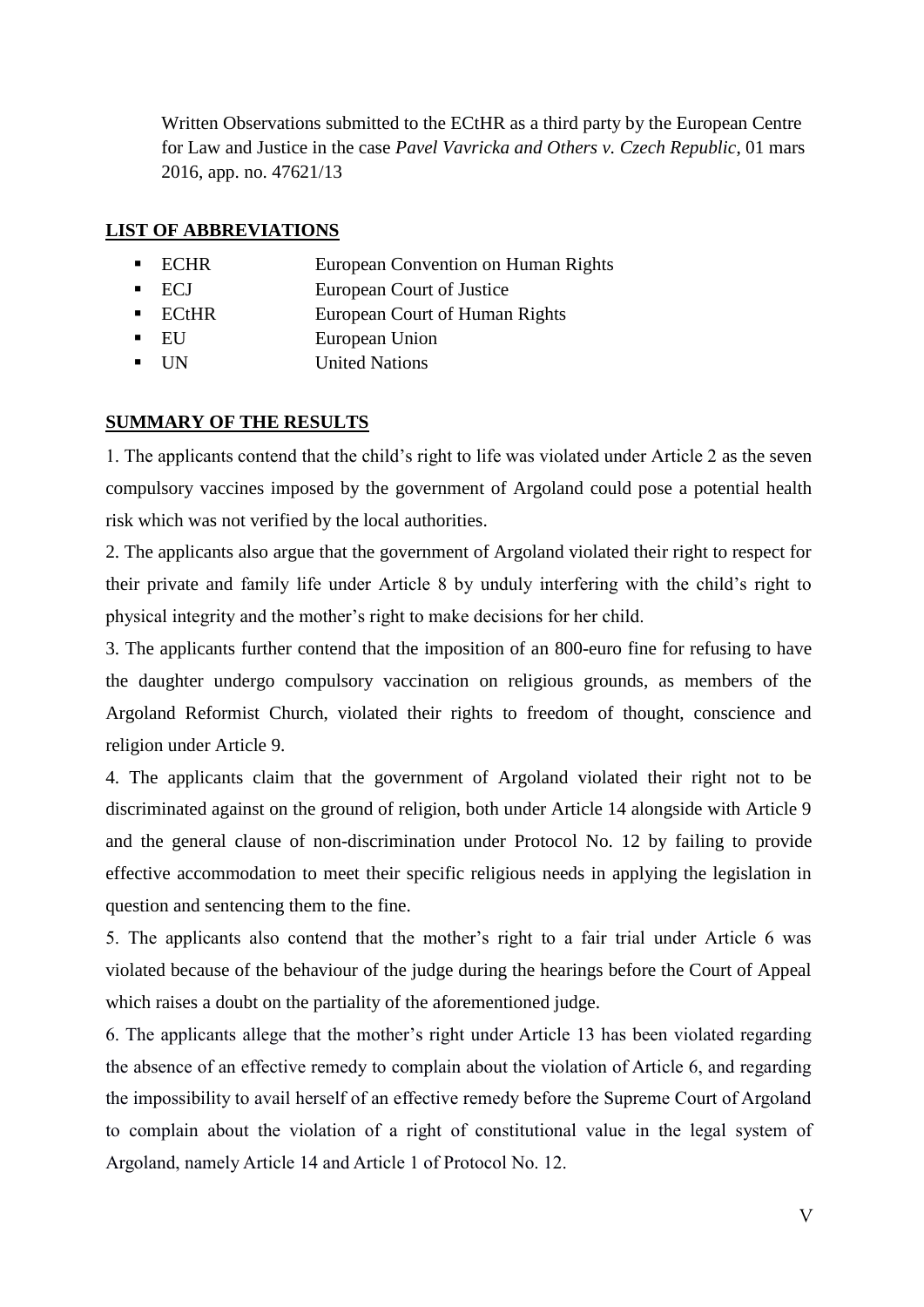#### <span id="page-5-0"></span>**LEGAL PLEADINGS**

# <span id="page-5-1"></span>**I. VIOLATION OF ARTICLE 2 REGARDING THE RIGHT TO LIFE OF THE CHILD**

1. The applicants contend that the State violated the rights of the child on the grounds of Article 2 of the ECHR<sup>1</sup> as the mandatory vaccines<sup>2</sup> could pose a potential health risk<sup>3</sup> which was not verified by the local authorities.

#### <span id="page-5-2"></span>**A) Admissibility**

2. In respect of Article 34, the Court has recognised that a claimant could be a potential victim, in cases where the violation has not actually happened but was likely to occur<sup>4</sup>. Moreover, regarding the concept of indirect victim, the Court examines claims raised by persons who, although not directly affected by the fact or the act that has caused a violation of the Convention, are affected by the effects<sup>5</sup>. The indirect victim is therefore necessarily a close relative, such as the parent.

3. Ygritte qualifies as a potential victim given that the compulsory vaccines, even though not actually injected to the child, pose a potential risk to her life. As for Ms. Olaria, she qualifies as an indirect victim since she has a considerable moral interest regarding the violation of her child's right to life as the mother.

4. Therefore, the requirements as to the admissibility of the claim in respect of Article 2 are satisfied.

#### <span id="page-5-3"></span>**B) Merits**

5. Article 2 forms part of the body of primordial or unconditional rights protected by the Convention. It is often referred to as an intangible right, as in theory, no derogation is allowed. It imposes upon signatory States both negative and positive obligations.

6. In respect of the positive obligations, the State must take all the necessary measures to protect the lives of people under its jurisdiction, notably through the adoption of an adequate legal framework<sup>6</sup>. It also encompasses the protection of individuals in their relations with each other and from themselves in application of the horizontal effect theory<sup>7</sup>. The article also includes a procedural obligation of investigation<sup>8</sup> not only when a death has been established,

<sup>&</sup>lt;sup>1</sup> All articles mentioned afterwards pertain to the ECHR, unless otherwise specified.

<sup>2</sup> Case*,* § 19.

<sup>3</sup> Case, § 4.

<sup>4</sup> *Soering v. United Kingdom* [GC], 07 July 1989, app. no. 14038/88.

<sup>5</sup> *Ouardiri v. Switzerland* [GC], 28 June 2011, app. no. 65840/09.

<sup>6</sup> *Osman v. the United Kingdom*, 28 October 1998, app. no. 23452/94.

<sup>7</sup> *Tanribilir v. Turkey*, 16 November 2000, app. no. 21422/93.

<sup>8</sup> *Edwards v. the United Kingdom*, 14 March 2002, app. no. 46477/99.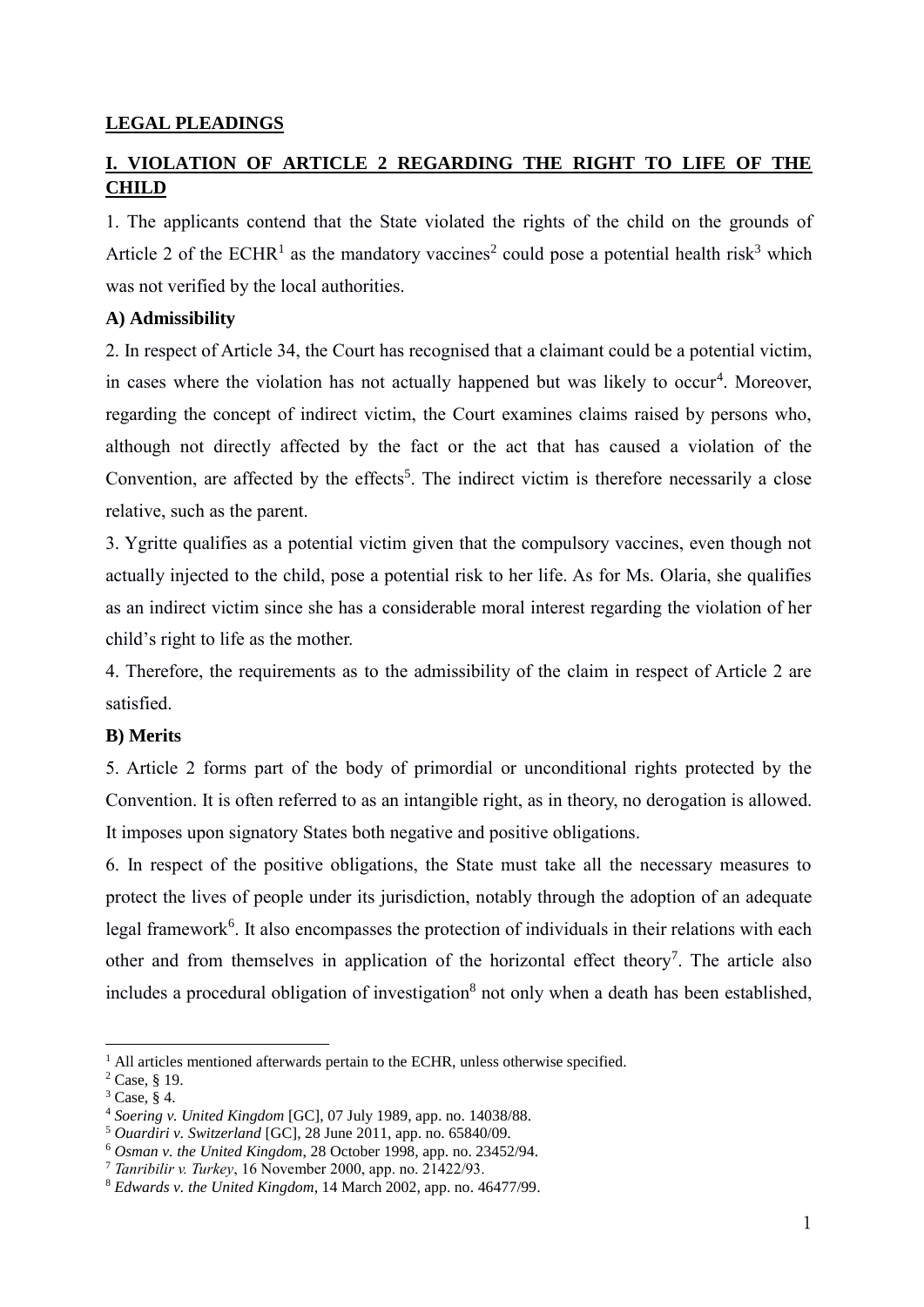but also in the event of such a risk. In addition, Article 2 imposes upon states to protect in particular the lives of vulnerable youth who may or may not be sick that are found under their jurisdiction<sup>9</sup>.

7. In respect of the negative obligations, the State is for example prohibited from proceeding to the murder of those found on its soil, or to any act that could place the health of individuals at risk<sup>10</sup>. Additionally, the Court has already admitted that the right to life also encompasses the accidental endangering of someone's life<sup>11</sup> when such a risk can be sufficiently established.

8. As it relates to the case of the applicants, the State had adopted a legal framework of mandatory vaccinations in order to protect their population from contracting certain diseases<sup>12</sup>. Ms. Olaria refused and justified her decision before the court with a number of documents which suggested a correlation between certain vaccines and diseases such as autism<sup>13</sup>. However, the procedural requirement which was incumbent upon the State was not fulfilled as no further investigation was done to verify such claims. And while the court has already acknowledged that these investigations must be carried out in case of death, the State must also protect the lives of its citizens, and should therefore investigate any possible threat to the sanctity of human life.

9. Therefore, by failing to proceed with such investigations, the State violated the child's right to the protection of her life under Article 2 as it did not seek to ascertain more in-depth knowledge of the eventual side effects of the vaccinations.

# <span id="page-6-0"></span>**II. VIOLATION OF ARTICLE 8 REGARDING THE CHILD'S RIGHT TO RESPECT FOR PRIVATE LIFE AND THE MOTHER'S RIGHT TO RESPECT FOR FAMILY LIFE**

10. The applicants argue that the State violated Article 8 by unduly interfering with the child's right to physical integrity and the mother's right to make decisions in relation to her child.

#### <span id="page-6-1"></span>**A) Admissibility**

11. All the requirements as to the admissibility under Articles 34 and 35 are satisfied. Indeed, Ms. Olaria qualifies both as a direct and indirect victim in respect of Article 8 as she is directly affected by the compulsory nature of the legislation which prevents her from making decisions for her child on one hand, and has a considerable moral interest regarding the violation of her

<sup>9</sup> *Nencheva et al v. Bulgaria*, 18 June 2013, app. no. 48609/06, § 106.

<sup>10</sup> *Ilhan v. Turkey,* 27 June 2000, app. no. 22277/93, § 76.

<sup>11</sup> *L.C.B. v. U.K.* (dec.), 09 June 1998, app. no. 23413/94*.*

 $12$  Case,  $8$  13.

<sup>13</sup> Case, § 4.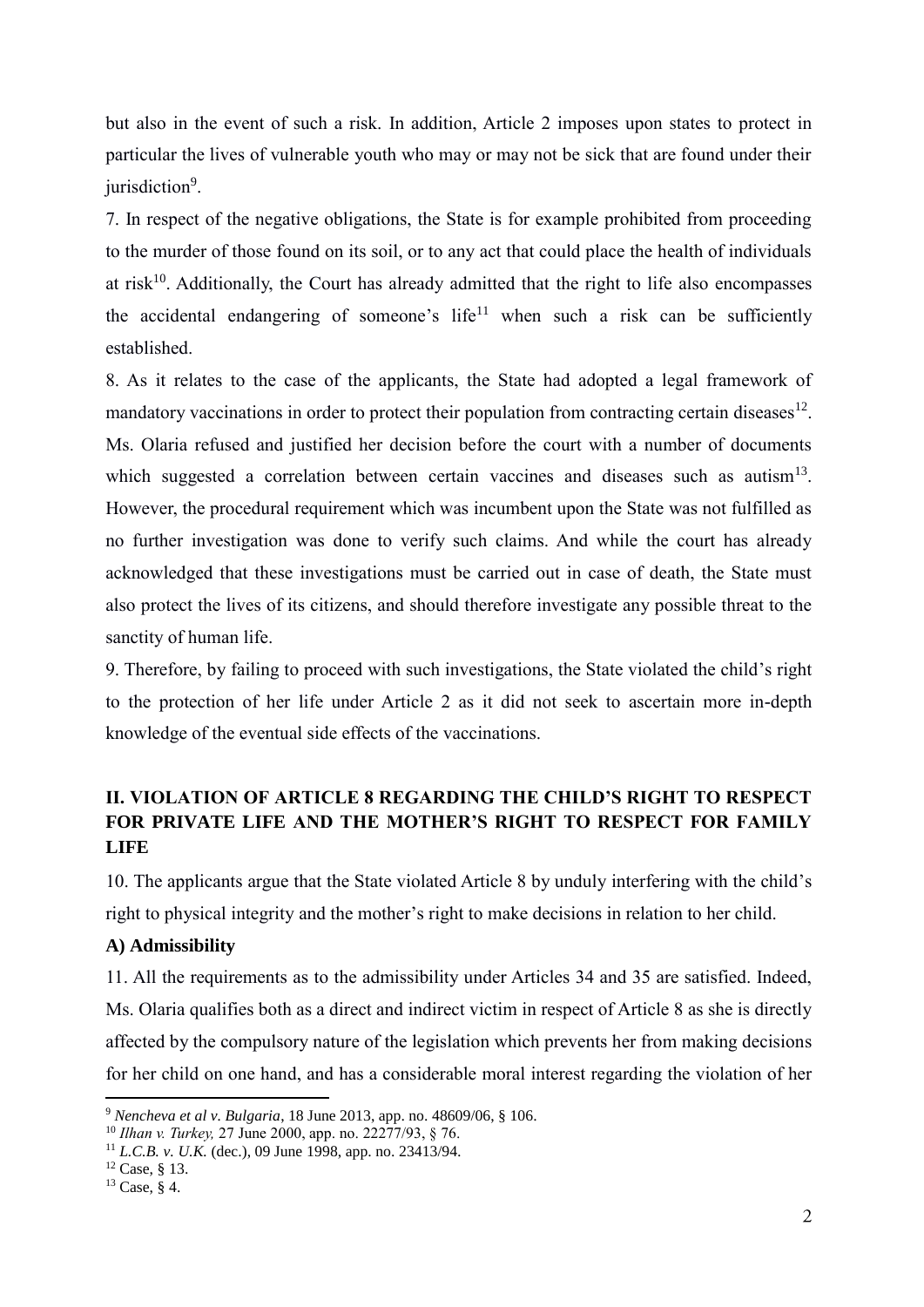child's right to physical integrity on the other hand. As for Ygritte, she is a direct victim since it is her physical integrity that is directly affected by the compulsory obligation to vaccinate.

#### <span id="page-7-0"></span>**B) Merits**

### *1. Applicability of Article 8 § 1 to the present case*

#### *a. Regarding the right to physical integrity of the child*

12. Article 8 encompasses "the physical and moral integrity of a person"<sup>14</sup>. A person's body is an intimate aspect of his or her private life<sup>15</sup>. The Court has recognised that even minor interferences with one's physical integrity may fall within the scope of Article 8 if they are against the person's will<sup>16</sup>. Compulsory medical treatment, regardless how minor, will thus be covered by Article  $8^{17}$ , such as compulsory vaccination, dental treatment, tuberculin skin tests or X-rays for children $^{18}$ .

13. In the present case, the child is subjected to compulsory vaccination without consent, which is incontestably an intrusive medical intervention, that has already been considered as falling within the scope of Article 8  $\S$  1 by the Court<sup>19</sup>.

14. Therefore, Article 8 § 1 is applicable in respect of the child's right to physical integrity.

#### *b. Regarding the parental rights of the mother on her child*

15. The term '*family life*' in the meaning of this article is interpreted in a very flexible way by the Court, and obviously covers the relationship between the parents and their child<sup>20</sup>.

16. In the present case, Ms. Olaria being the biological mother of Ygritte, their relationship, including the issue of parental rights, indeed falls within the notion of family life.

17. Therefore, Article 8 § 1 is applicable in respect to the mother's parental rights.

# *2. Violation of Article 8 regarding the child's right to physical integrity and the mother's parental rights*

*a. Interference with Article 8 § 1 as to the compulsory nature of the legislation*

*i. Regarding the right to physical integrity of the child*

18. As mentioned previously, the Court has already expressly stated that compulsory vaccination, as an involuntary medical treatment, constitutes an interference with the right to

<sup>14</sup> *Salvetti v. Italy* (dec.), 09 July 2002, app. no. 42197/98; *Solomakhin v. Ukraine*, 6 May 2008, app. no. 24429/03, § 33; *Baytüre v. Turkey* (dec.), 12 March 2013, app. no. 3270/09*,* § 28.

<sup>15</sup> *Y.F. v. Turkey*, 22 July 2003, app. no. 24209/94, § 33.

<sup>16</sup> *Storck v. Germany*, 16 June 2005, app. no. 61603/00, § 143.

<sup>17</sup> *Y.F. v. Turkey*, *op.cit; X. v. Austria*, 13 December 1979, app. no. 8278/78, p. 155.

<sup>18</sup> *Acmanne and Others v. Belgium* (dec.), 10 December 1984, app. no. 10435/83, p. 253; *Association X. v. the United Kingdom* (dec.), 12 July 1978, app. no. 7154/75, p. 34.

<sup>19</sup> *Salvetti v. Italy*, *op. cit*.; *Solomakhin v. Ukraine*, *op. cit*., § 33.

<sup>20</sup> *Hoffmann v. Austria*, 27 July 1993, app. no. 12875/87; *V S v. Germany* (dec.), 22 May 2007, app. no. 4261/02.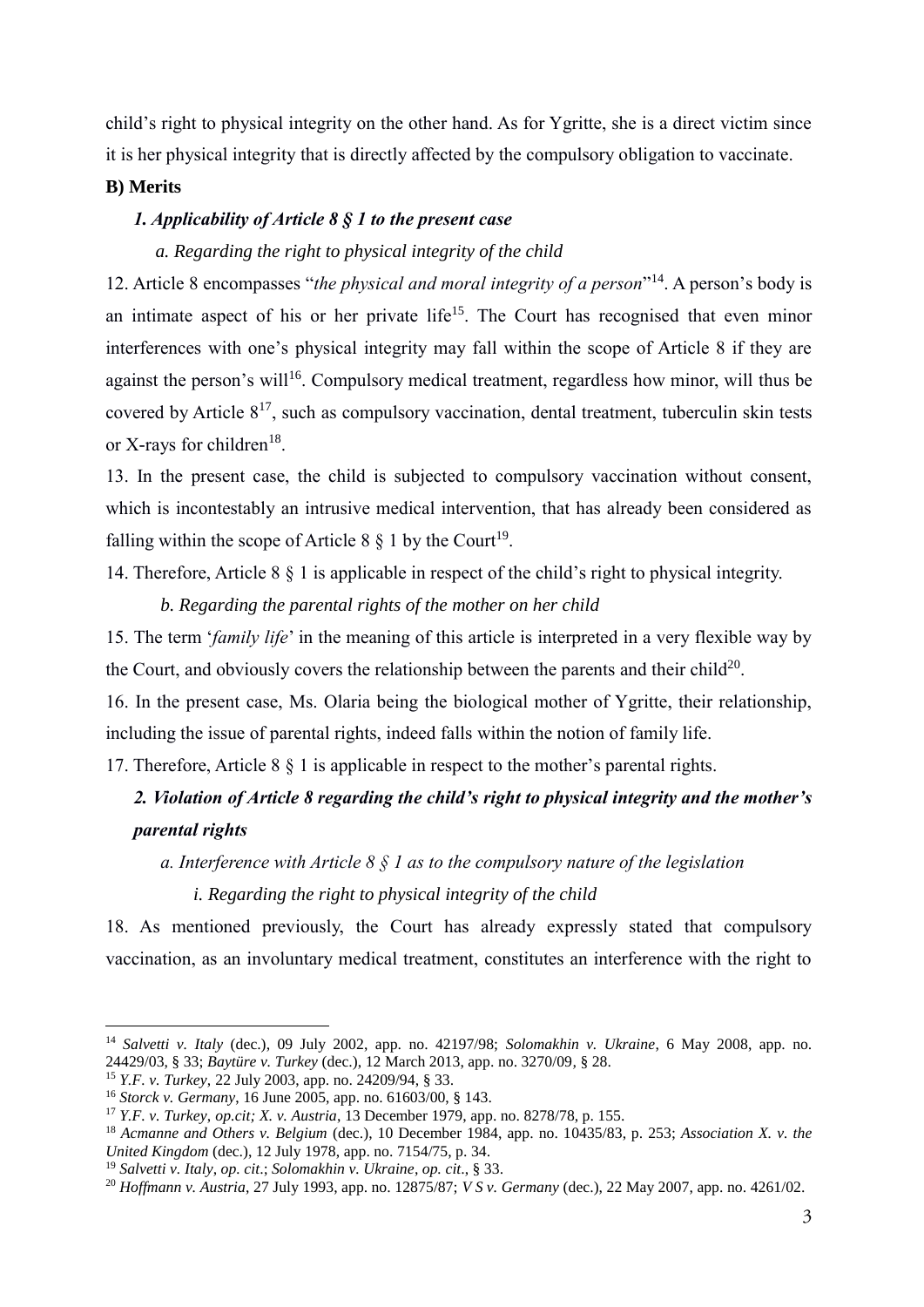physical integrity of a person<sup>21</sup>. Moreover, the Court has recognized that Article 8 covers the right to self-determination, especially regarding medical treatment<sup>22</sup> which therefore implies that the State should do all in its power to put measures in place which allow independent decision-taking. It has also declared that "*children and other vulnerable individuals are entitled to State protection, in the form of effective deterrence, from such grave types of interference with essential aspects of their private lives*" 23 .

19. In the instant case, the obligation to undergo vaccination concerns a very young child and does not take into account any form of consent from the persons involved. The obligatory nature of the legislation is thus in complete contradiction with the notion of self-determination as all elements of choice have been withheld from the applicants.

20. By adopting such a restrictive legal framework that interferes with the ability of the applicant to choose what medical treatments she would like to undergo, the State has effectively infringed upon the rights of the child under Article 8.

#### *ii. Regarding the parental rights of the mother in respect of her child*

21. The right to respect for family life under Article 8 implies that States should refrain from interfering with the parents' right to be involved in the decision-making process regarding their own children as much as possible. The Oviedo Convention as well as the jurisprudence of the Court state that no medical intervention can be carried out on a person without his or her consent and in the event that the involved party be a minor, the intervention may only be pursued after having received the authorisation of his or her legal guardian<sup>24</sup>. The Convention on the Rights of the Child also guarantees parental rights, by stating that States Parties shall respect *"the responsibilities, rights and duties of parents*" <sup>25</sup> and "*the rights and duties of the parents* […] *to provide direction to the child in the exercise of his or her right in a manner consistent with the evolving capacities of the child*<sup>26</sup>".

22. As it relates to the affair at hand, the legislation in question includes a specified schedule which spans over the first 18 months of the life of the child which is supposed to be respected by the legal guardians of the said child. While said immunisations can be postponed or even foregone for medical reasons, similar arrangements have not been made to accommodate objections based on religious or conscientious grounds. In respect of the Oviedo Convention,

<sup>21</sup> *Salvetti v. Italy*, *op. cit*.; *Solomakhin v. Ukraine*, *op. cit*., § 33.

<sup>22</sup> *Pretty v. the United Kingdom*, 29 April 2002, app. no. 2346/02, § 4.

<sup>23</sup> *Stubbings and Others v. the United Kingdom*, 22 October 1996, app. nos. 22083/93; 22095/93, § 64.

<sup>&</sup>lt;sup>24</sup> Convention for the Protection of Human Rights and Dignity of the Human Being with regard to the Application of Biology and Medicine, Article 6.

<sup>25</sup> UN Convention on the Rights of the Child, *op.cit*, Article 5.

<sup>26</sup> *Ibid*, Article 14 § 2.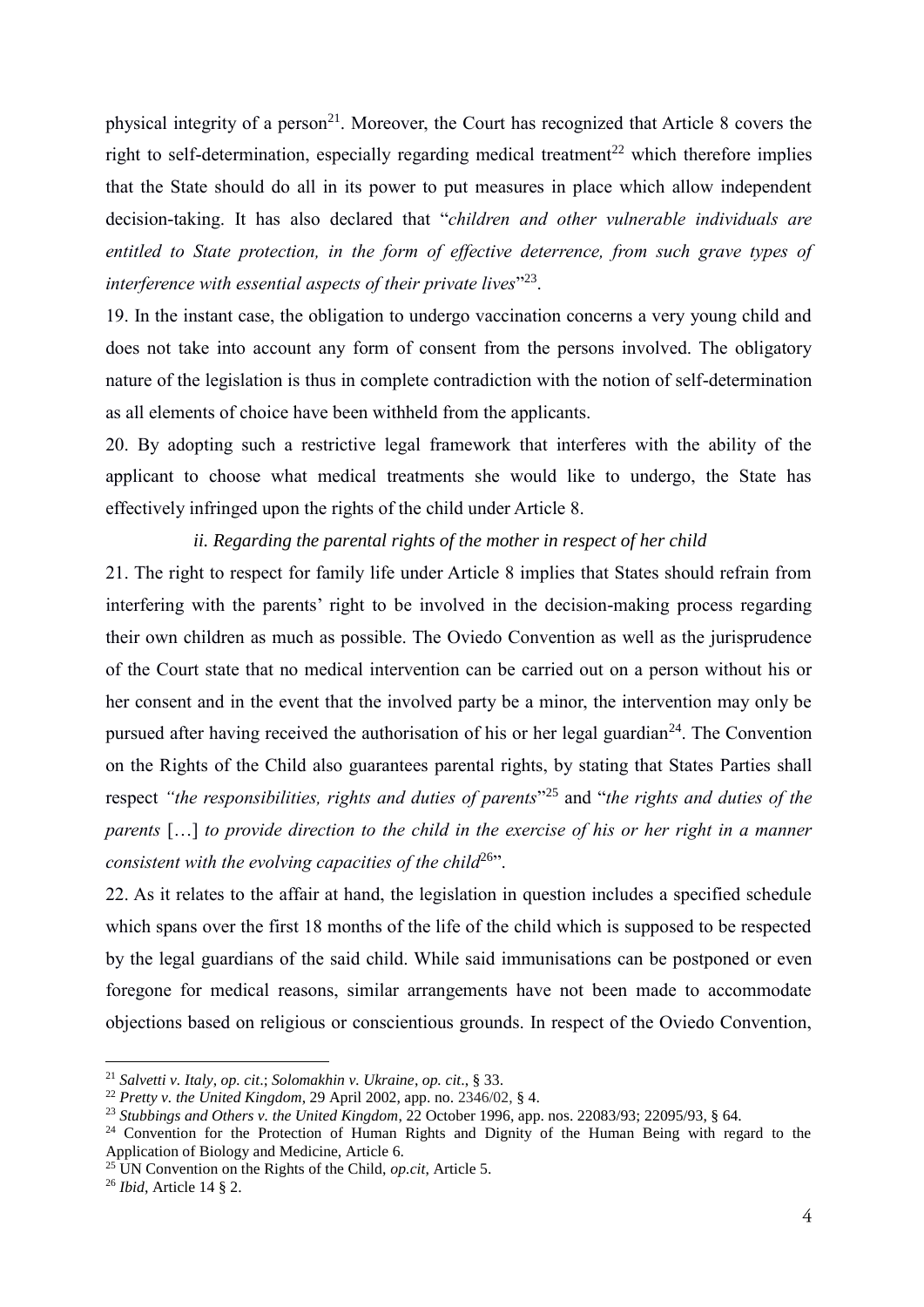Ms. Olaria attempted to exercise her parental authority by opposing the administering of these vaccines which she judged unnecessary, potentially health-threatening and against her religion<sup>27</sup>. However, the mandatory nature alone of the national legislation stripped Ms. Olaria of any chance of exercising her parental rights, her right to self-determination as well as her right to make decisions for her daughter.

23. Therefore, by adopting a law which makes absolutely no provisions for a parent to make a decision concerning the well-being of his or her child and by adopting a legal framework which imposes mandatory vaccinations before a child can even develop its own opinion, it would be remiss of the Court to not acknowledge this violation of Article 8 as the national jurisdictions refused to consider the plights of the applicant and simply convicted her to pay a fine.

### *b. Absence of justification under Article 8 § 2 as to the necessity of the measure*

24. Should the court not decide to follow the reasoning outlined herein, the onus still lies on the respondent State to prove how such a legislation and a consequent fine could be deemed justifiable according to the exceptions permitted by Article 8  $\S$  2. Pursuant to this paragraph, any infringement on the free exercise of the right to a private and family life must first be prescribed by law, that is to say must have a basis in domestic law and be accessible, precise and foreseeable<sup>28</sup>. It must then pursue one of the aims expressly enunciated in the article. Finally, it must be necessary in a democratic society, which means that the interference must answer a "*pressing social need*" and, in particular, be proportionate to the legitimate aim pursued<sup>29</sup>. These tests must be examined *in concreto*, on a case by case basis<sup>30</sup>.

25. In the current case, the interference is indeed prescribed by  $law<sup>31</sup>$  and also pursues a legitimate aim, namely the protection of public health<sup>32</sup>, which is expressly mentioned in Article 8 § 2. However, the condition as to the necessary nature of such a measure in a democratic society cannot be considered satisfied. Indeed, more suitable and proportionate options could have been used to achieve this aim: in light of the applicant's religious objections and the opaque veil which exists regarding the long-term side effects of such vaccines, the national legislation could have established a legal framework allowing for children whose parents thought best to not administer certain vaccines to them to stay home

 $27$  Case, § 4.

<sup>28</sup> *Gorzelic and Others v. Poland* [GC], 17 February 2004, app. no. 44158/98, § 64.

<sup>29</sup> *Chapman v. United Kingdom,* 18 January 2001, app. no. 27238/95, § 90.

<sup>30</sup> *Belgian Linguistics Case No. 2*, 23 July 1968, app. nos. 1474/62; 1677/62; 1691/62; 1769/63; 1994/63; 2126/64, §§ 5-10.

<sup>31</sup> *Ibid*.

<sup>32</sup> Case, § 3.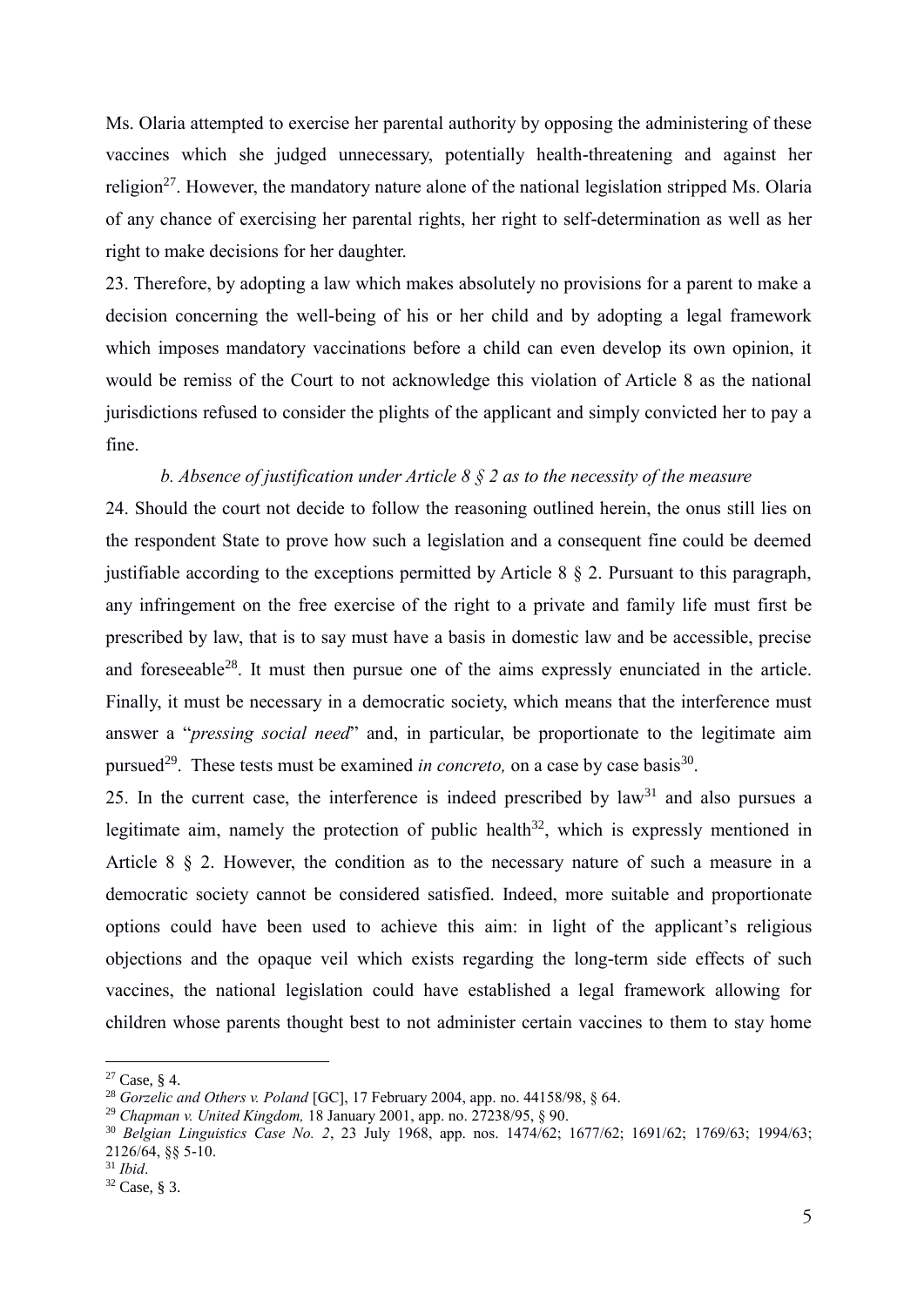from school during outbreaks<sup>33</sup>. Besides, the State did not prove that the compulsory vaccines in question are still useful nowadays to protect public health. Indeed, as the French National Academy of Medicine reports, the current compulsory vaccines are not corresponding to the diseases currently spreading in the country<sup>34</sup>. Furthermore, many Member States do not impose compulsory vaccination<sup>35</sup> and some, like the United Kingdom, even recognise a positive right to conscientious objection<sup>36</sup>. Studies also show that States which leave the choice to parents as to the vaccination of their children have a similar vaccination coverage as States where it is compulsory<sup>37</sup>, and moreover they do not experience any epidemics. Argoland currently has a vaccination coverage of 80-90%<sup>38</sup>, whereas the United Kingdom reached an even better rate of 93.6% in 2016<sup>39</sup>. The interference cannot, therefore, be considered necessary in a democratic society.

26. It is therefore for these reasons that the Court should conclude that the said interference is unjustified as it is disproportionate to the aim pursued and therefore in breach of Article 8.

# <span id="page-10-0"></span>**III. THE VIOLATION OF ARTICLE 9 REGARDING THE RIGHT TO FREEDOM OF RELIGION OF THE MOTHER AND THE CHILD**

27. The applicant alleges that her rights enshrined by Article 9 were infringed when she received an 800-euro fine for refusing to have her daughter undergo compulsory vaccination because of her religious beliefs as a member of the Argoland Reformist Church.

#### <span id="page-10-1"></span>**A) Admissibility**

28. All the requirements as to the admissibility under Articles 34 and 35 are satisfied.

#### <span id="page-10-2"></span>**B) Merits**

#### *1. Applicability of Article 9 to the present case*

#### *a. As regards to the freedom of conscience*

29. Freedom of conscience includes the right to manifest one's conviction. In its ordinary meaning, the word "convictions", taken on its own, is not synonymous with the words "opinions" and "ideas", and is more akin to the term "beliefs" and denotes views that attain a certain level of cogency, seriousness, cohesion and importance<sup>40</sup>. Judge Pinto de Albuquerque

<sup>33</sup> Case, § 12.

<sup>&</sup>lt;sup>34</sup> Written Observations submitted to the ECtHR as a third party by the European Centre for Law and Justice in the case *Pavel Vavricka and Others v. Czech Republic*, 01 mars 2016, app. no. 47621/13, p. 11. <sup>35</sup> *Ibid*.

<sup>36</sup> UK's Vaccination Act 1898.

<sup>37</sup> *Ibid*.

<sup>38</sup> Clarification question n°10.

<sup>&</sup>lt;sup>39</sup> NHS Immunisation Statistics, England – 2015-2016, published on the 22nd of September 2016.

<sup>40</sup> *Campbell and Cosans v. UK*, 25 February 1982, app. no. 7511/76, § 36.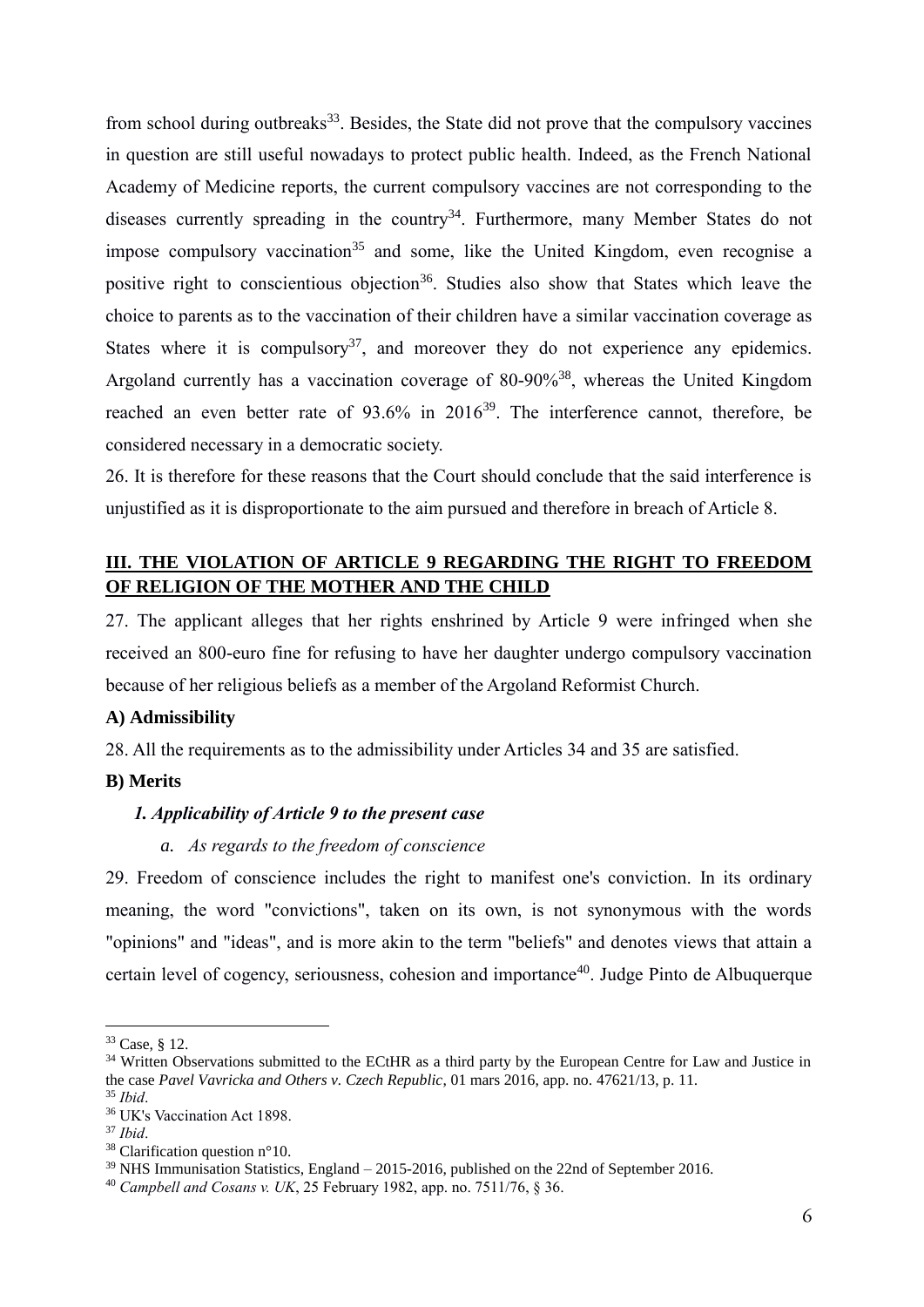underlined for instance that the fact the applicant opposed hunting on his lands "*for absolute and unconditional ethical reasons* […] *cannot but be found to constitute a serious conscientious objection*" <sup>41</sup>. Indeed, "*it is irrelevant that the applicant is not himself obliged to hunt or to take part in or support hunting*" as he is faced "*with a true conflict of conscience*": breaking domestic law or being faithful to his convictions<sup>42</sup>. Moreover, the ECJ recognized the possibility of a link between hepatitis B vaccine and multiple sclerosis<sup>43</sup>, and its jurisprudence is often taken into account by the  $ECHR<sup>44</sup>$ .

30. In the present case, the applicant refused to have her child undergo vaccination on two grounds. Firstly, the applicant refused to have her daughter vaccinated for absolute and unconditional religious reasons as it goes against God's will according to her religion<sup>45</sup>; her objection is therefore serious. It is not relevant that Ms. Olaria is not forced to tolerate compulsory vaccination or to change her religious beliefs. Secondly, the applicant relies on scientific evidence revealing connections between vaccines and certain medical conditions. Also, the hepatitis B vaccine is one of the compulsory vaccines in the present case<sup>46</sup>, for which the ECJ has recognised potential risks for health<sup>47</sup>.

31. Therefore, the applicant's conviction has sufficient cogency, seriousness and importance to be protected by Article 9 as far as the freedom of conscience is concerned.

#### *b. As regards to the freedom of religion*

32. Freedom of thought, conscience and religion is one of the foundations of a "democratic society" within the meaning of the Convention. Two strands can be identified in Article 9 § 1. While religious freedom is primarily a matter of individual conscience linked to the *forum internum* of a person, it also implies freedom to manifest one's religion alone and in private or in community with others, in public and within the circle of those whose faith one shares<sup>48</sup>. Article 9 lists a number of forms which manifestation of one's religion or belief may take, namely worship, teaching, practice and observance.

33. Regarding who is protected by Article 9, the Court has a very flexible interpretation and has recognised in several cases that the minorities belonging to main religions as well as to

<sup>41</sup> Partly concurring and partly dissenting opinion of Judge Pinto de Albuquerque, *Herrmann v. Germany* [GC], 26 June 2012, app. no. 9300/07, p. 41.

<sup>42</sup> *Ibid*., p. 42.

<sup>43</sup> ECJ, *N.W e.a./Sanofi Pasteur MSD e.a.*, 21 June 2017, C-621/15.

<sup>44</sup> *Nada v. Switzerland* [GC], 12 September 2012, app. no. 10593/08, §§ 82-85.

 $45$  Case,  $8$  4.

<sup>46</sup> Case, § 2.

<sup>47</sup> ECJ, *N.W e.a./Sanofi Pasteur MSD e.a.*, 21 June 2017, C-621/15.

<sup>48</sup> *Kokkinakis v. Greece*, 25 May 1993, app. no. 14307/88, § 31.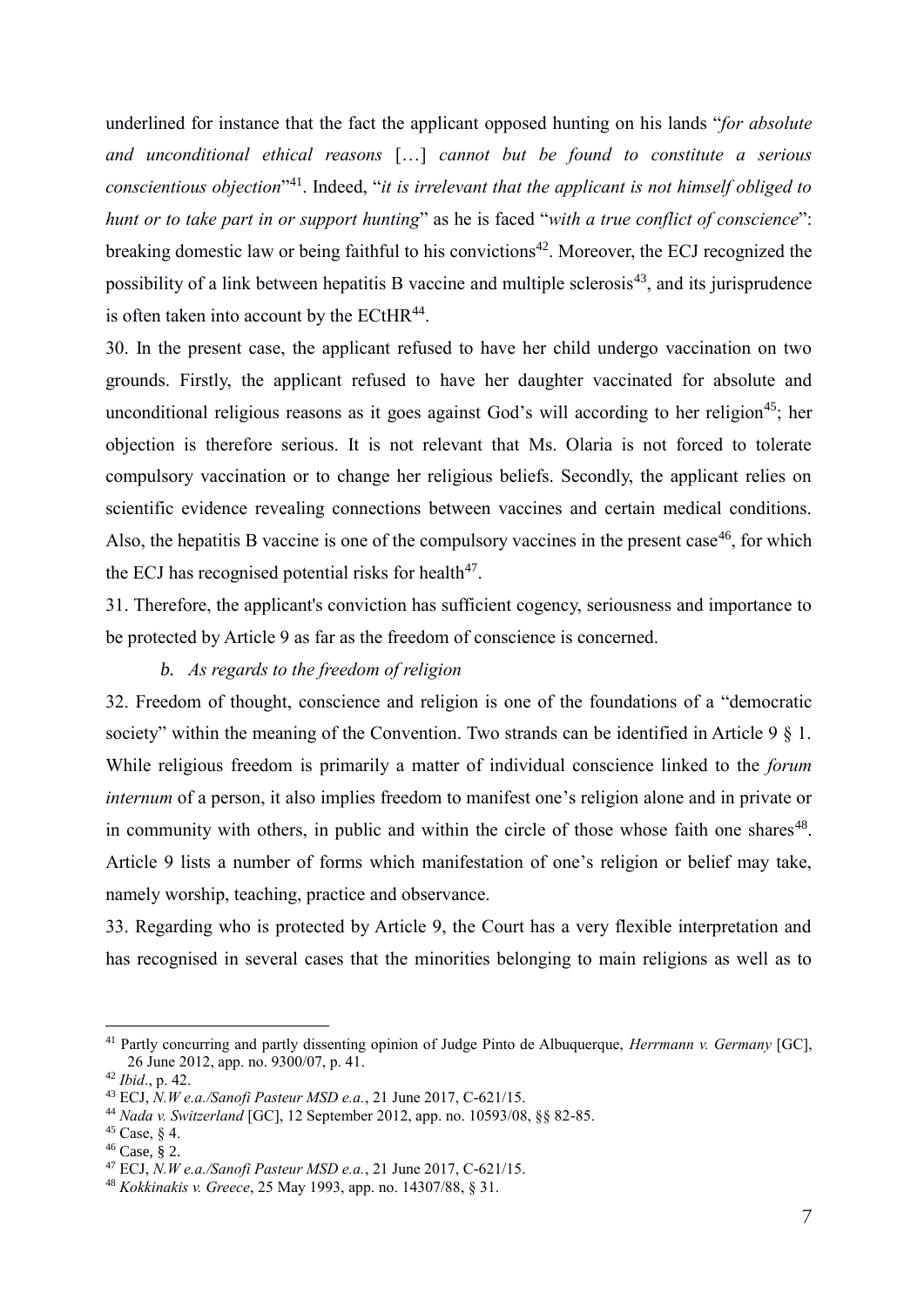new or relatively new religious movements fall within the scope of the article<sup>49</sup>, regardless of its recognition as a sect and not as a religion by the State<sup>50</sup>.

34. On the particular issue of conscientious objection, the Court stated in the case *Bayatyan v. Armenia* that this article "*does not explicitly refer to a right to conscientious objection*" <sup>51</sup>. The latter is defined as the right not to act against one's conscience and convictions. It is true that the Commission has ruled that the obligation to undergo vaccination, applying to everyone whatever their religion, does not violate Article  $9<sup>52</sup>$ . However, the Court takes into account the living instrument doctrine, which means that the Convention should be construed in the light of present day conditions. For instance, the Court has taken into consideration the Charter of Fundamental Rights of the EU, which recognises in its Article 10 § 2 a right to conscientious objection, and the Court recognized that opposition to compulsory military service could "*entail a serious and insurmountable conflict between the obligation to perform it and an individual's conscience or genuinely and deeply held beliefs*" <sup>53</sup>, leading to a violation of Article 9. Whether and to what extent objection to military service falls within the ambit of that provision must be assessed in the light of the circumstances of the case<sup>54</sup>.

35. In the present case, Ms. Olaria and her child both belong to the Argoland Reformist Church, which has been created in the beginning of the 1980s and is recognised as an official Church in eight Contracting States<sup>55</sup>. In addition, 6% of the population of Argoland belongs to this religious movement<sup>56</sup>, which is already quite a significant number. In addition, "*some* pastors of this church have been vocal in newspapers and other media<sup>357</sup> so, this religious minority is also known in the country. Moreover, the applicants' objection to vaccination is indeed motivated by their genuinely held religious beliefs as the Church of Argoland is opposed to vaccination as it considers that it would "*interfere with the believers' relationship*  with God<sup>1,58</sup>. Moreover, some vaccines such as rubella had been developed using cells originating from tissue of legally aborted foetuses<sup>59</sup>, and the Reformist Church is also strictly against abortion.

<sup>49</sup> E.g*. Leela Förderkreis E.V. and Others v. Germany,* 06 November 2008, app. no. 58911/00, § 81.

<sup>50</sup> E.g. *Affaire Association des Chevaliers du Lotus d'Or v. France*, 31 January 2013, app. no. 50615/07 ; *F.L. v. France* (dec.), 3 November 2005, app. no. 61162/00.

<sup>51</sup> *Bayatyan v. Armenia* [GC], 07 July 2011, app. no. 23459/03, § 110.

<sup>52</sup> *Boffa and 13 others v. San Marino*, (dec), 15 January 1998, app. no. 26536/95, § 3.

<sup>53</sup> *Papavasilakis v. Greece*, 15 September 2016, app. no. 66899/14, § 52.

<sup>54</sup> *Bayatyan v. Armenia* [GC], *op. cit.*, § 110.

<sup>55</sup> Case, § 16.

<sup>56</sup> Clarification question n° 40.

<sup>57</sup> Case, § 16.

<sup>58</sup> Case, § 4.

<sup>59</sup> *Ibid*.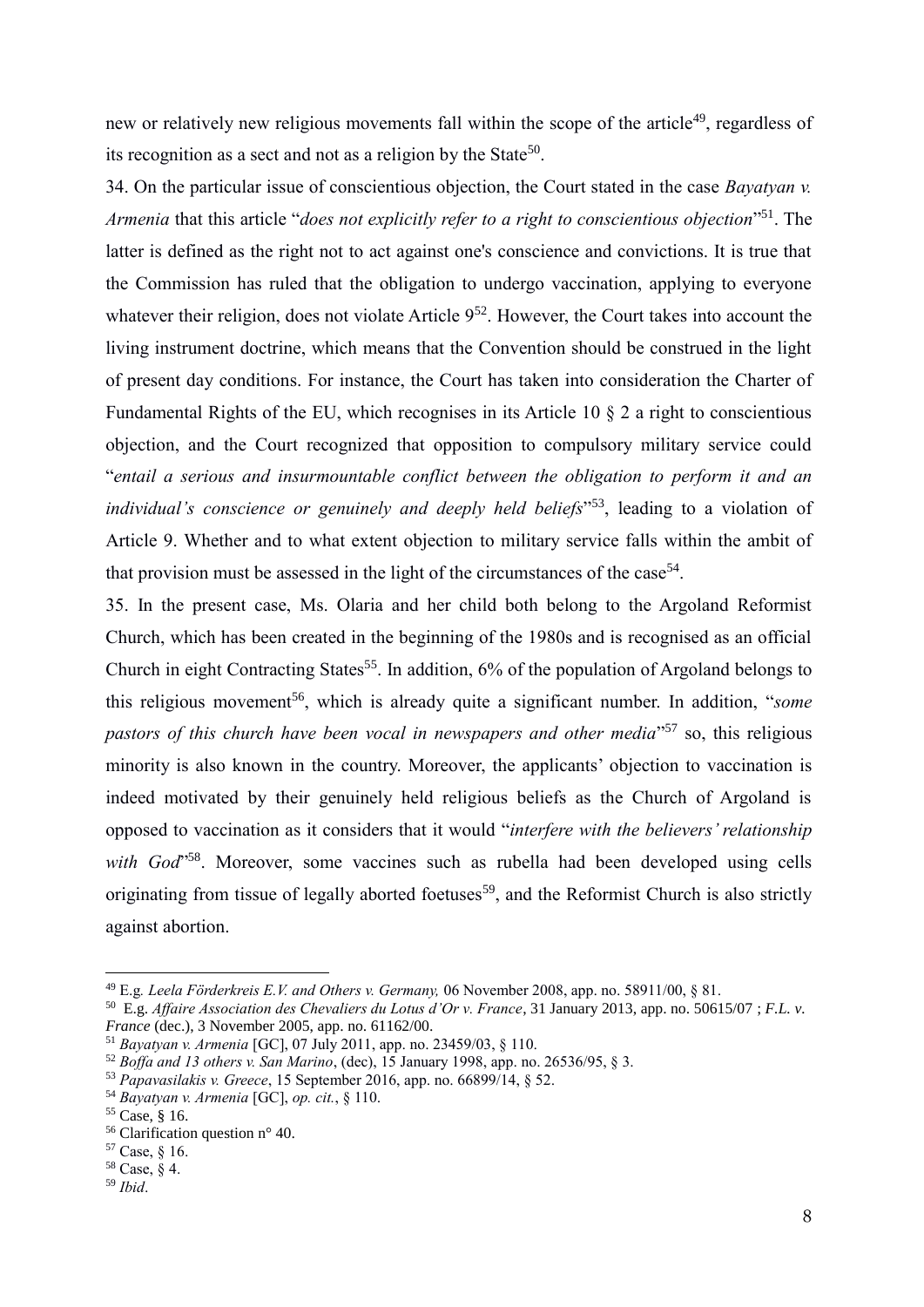#### 37. Accordingly, the facts of the case do fall within the scope of Article 9.

# *2. Violation of Article 9 regarding the non-acceptance of the religious objection a. Interference with Article 9 § 1 as to the conviction*

37. Article 9 § 2 prescribes that the right to manifest one's religion may be restricted. Indeed, the Court has regularly recalled that Article 9 does not protect every act motivated or inspired by a religion or belief<sup>60</sup> as in a democratic society it may be necessary to place restrictions on this freedom to reconcile the interests of the various groups and ensure that everyone's beliefs are respected<sup>61</sup>. However, in exercising this regulatory power and in its relations with the various religions, denominations and beliefs, the State has a duty to remain neutral and impartial<sup>62</sup>. Moreover, The Court has already recognized that the conviction of a conscientious objector for refusal to comply with his military obligations on religious grounds is an interference with Article  $9^{63}$ . The Convention on the Rights of the Child also states that "*States Parties shall respect the right of the child to freedom of thought, conscience and religion*<sup>64</sup>".

38. In the present case, by comparison with the case of *Bayatyan*, the applicants are conscientious objectors who were convicted and obliged to pay an 800-euro fine because they refused to follow a compulsory measure under domestic law on the ground of their religious beliefs. There is thus a serious and insurmountable conflict between the legislation and their religious beliefs. Accordingly, the conditions set by the Court in the *Bayatyan v. Armenia* case, regarding conscientious objection to military service, are met and hence the outcome should be transposable in the present case.

39. Therefore, there is an interference with Article 9.

*b. Absence of justification under Article 9 § 2 as to the necessity of the measure*

40. An interference is a violation of Article 9 unless it is prescribed by law, pursues one or more of the legitimate aims set out in paragraph 2 and is necessary in a democratic society<sup>65</sup>. 41. As to the legitimate aim, "*the enumeration of the exceptions to the individual's freedom to manifest his or her religion or beliefs, as listed in Article 9 § 2, is exhaustive and that their definition is restrictive*" <sup>66</sup>. As to the necessity, a limitation must correspond to a "*pressing* 

<sup>60</sup> *Kalaç v. Turkey*, 01 July 1997, app. no. 20704/92, § 27.

<sup>61</sup> *Kokkinakis v. Greece*, *op.cit.*, § 33.

<sup>62</sup> *Hasan and Chaush v. Bulgaria*, 26 October 2000, app. no. 30985/96, § 78.

<sup>63</sup> *Bayatyan v. Armenia, op.cit.*, § 112.

<sup>64</sup> UN Convention on the Rights of the Child of 2 September 1990, Article 14 § 1.

<sup>65</sup> *Buscarini and Others v. San Marino* [GC], 18 February 1999, app. no. 24645/94, § 34.

<sup>66</sup> *S.A.S v. France* [GC], 01 July 2014, app. no. 43835/11, § 113.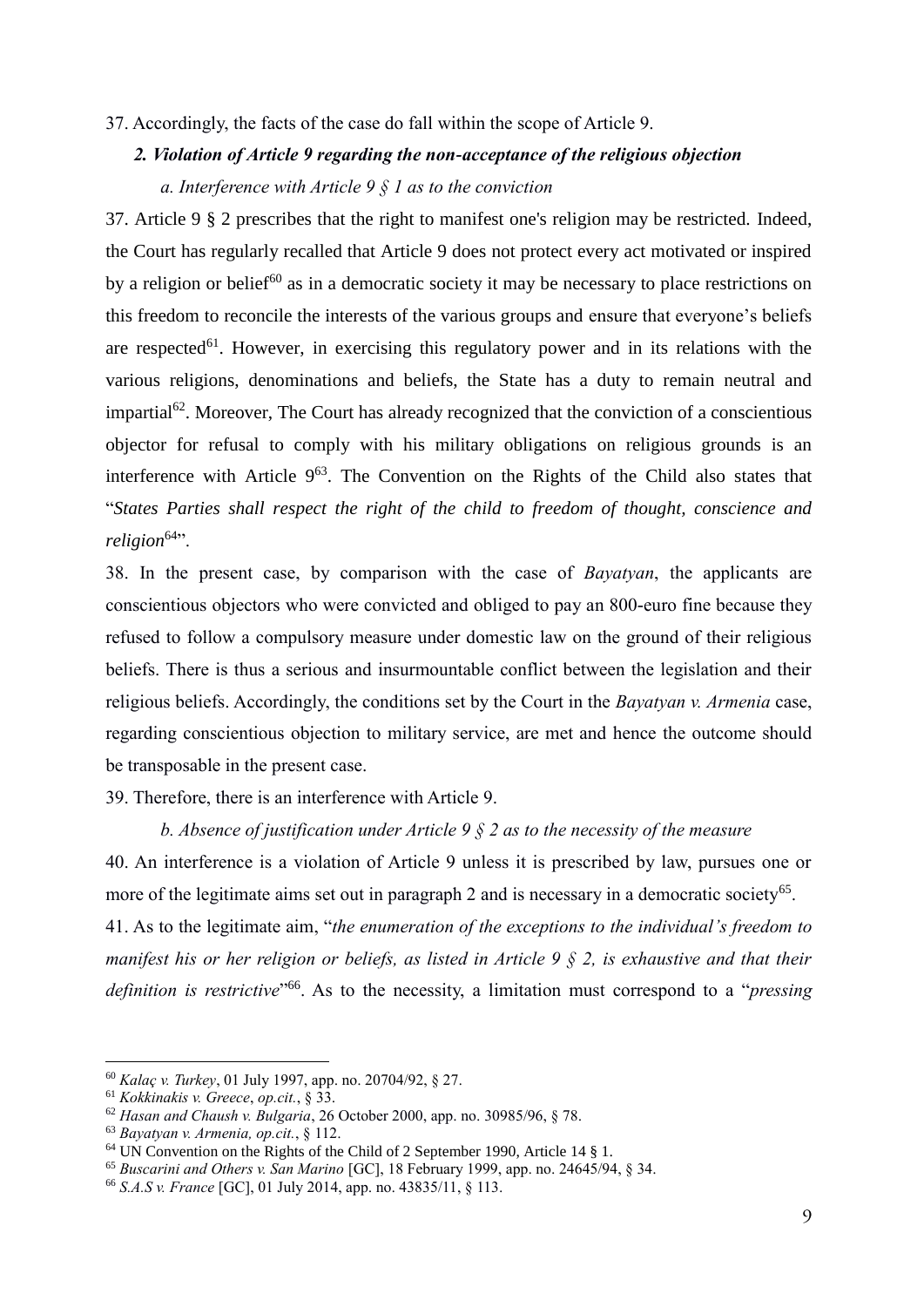*social need*" and be proportionate to the legitimate aim pursued<sup>67</sup>. Regarding the proportionality, the Court insists that a fair balance should be sought between the interests of the society as a whole and those of the applicant<sup>68</sup>. In cases involving the relations between religions and States, for which there is no consensus in Europe, a broader margin of appreciation is afforded to the Member States<sup>69</sup>, however this is not an unlimited one. Indeed, the Court often emphasises that pluralism, tolerance and broadmindedness are hallmarks of a democratic society, and democracy does not mean that the views of a majority must always prevail. A balance must be achieved to ensure a fair and proper treatment of people from minorities and to avoid any abuse of a dominant position<sup>70</sup>.

42. In the present case, while the legislative nature of the measure upon which the mandatory vaccination is based and the alleged legitimate aim to protect public health<sup> $71$ </sup> are not contested. the last condition as to the necessity of the measure cannot be regarded satisfied for several reasons. First, the vaccination plan established by the State is a limitation that goes beyond the protection of public health, as undergoing vaccination also represents a risk for the health of the child, some of which had been recognised by the  $ECJ^{72}$ . Plus, as previously explained, the State can achieve a similar vaccination coverage by opting for a voluntary vaccination system, such as that of the United Kingdom, which would thus ensure the safety and respect the rights of all involved parties. Finally, convicting the applicants to a fine cannot be considered proportionate since, as said before, alternative measures could have permitted the State to achieve the same objective.

43. Therefore the three conditions under Article 9 § 2 are not all satisfied, and, as a result, the State has violated Article 9.

# <span id="page-14-0"></span>**IV. VIOLATION OF ARTICLE 14 TAKEN TOGETHER WITH ARTICLE 9 AND PROTOCOL NO. 12 REGARDING THE DISCRIMINATORY LEGISLATION**

44. The applicants claim that the respondent State has violated their right not to be discriminated against on the ground of religion, both under Article 14 alongside with Article 9 and the general clause of non-discrimination under Protocol No. 12.

#### <span id="page-14-1"></span>**A) Admissibility**

45. All the requirements as to the admissibility under Articles 34 and 35 are satisfied. Indeed,

<sup>67</sup> *Bayatyan v. Armenia, op.cit.*, § 123.

<sup>68</sup> *Ibid*, § 124.

<sup>69</sup> *Cha'are Shalom Ve Tsedek v. France*, *op. cit*, § 84.

<sup>70</sup> *Leyla Sahin v.Turkey* [GC], 10 November 2005, app. no. 44774/98, § 108.

<sup>71</sup> Case, § 12.

<sup>72</sup> ECJ, *N.W e.a./Sanofi Pasteur MSD e.a.*, 21 June 2017, C-621/15.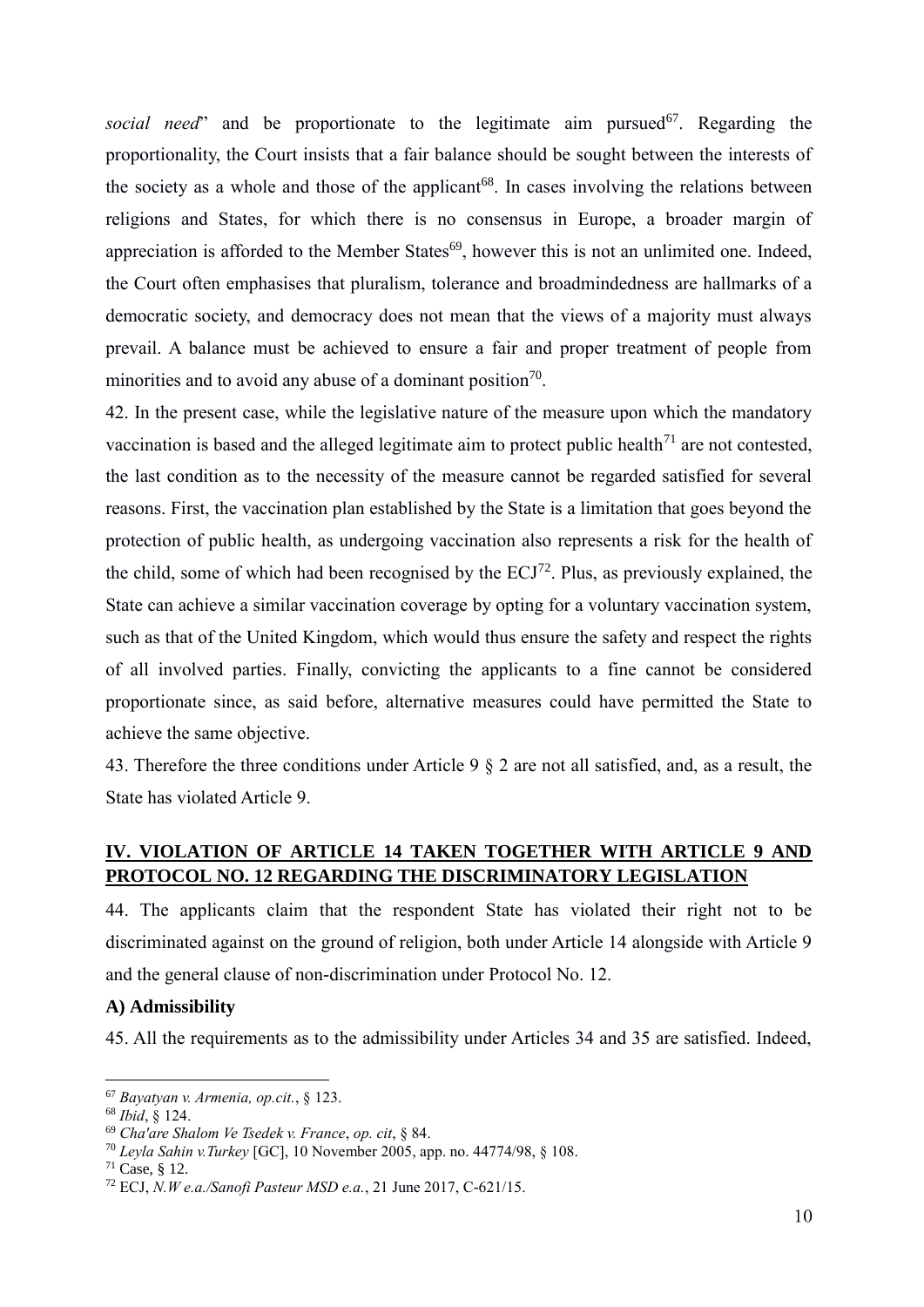all domestic remedies have been exhausted by the applicants given that the Supreme Court of Argoland has no competence *ratione materiae* over civil actions prescribed under special legislation<sup>73</sup> as it was the case for the applicants' claim based on the Anti-Discrimination Act.

### <span id="page-15-0"></span>**B) Merits**

46. The applicants claim that the respondent State has violated their right not to be discriminated against on the ground of religion, both under Article 14 alongside with Article 9 and the general clause of non-discrimination under Protocol No. 12.

47. As the Court has stated<sup>74</sup>, the same term "discrimination" from Article 14 was used in Article 1 Protocol No.12. Notwithstanding the difference in scope between those two provisions, the meaning of the terms was intended to be identical<sup>75</sup>. The test of those two articles being the same, it is considered appropriate to look at this complaint under Article 14 taken in conjunction with Article 9 and Article 1 of Protocol No.12 at the same time.

#### *1. Applicability of Article 14 and Article 1 of Protocol No.12*

48. Article 14 complements the other substantive provisions of the Convention<sup>76</sup>. It has no independent existence since it has effect solely in relation to the enjoyment of the rights and freedoms safeguarded by those provisions<sup>77</sup>. Furthermore, Article 14 does not presuppose a breach of those provisions and to this extent is autonomous<sup>78</sup>. Nevertheless, for Article 14 to apply, the facts at issue must fall within the ambit of one or more of the latter<sup>79</sup>. In contrast, Article 1 of Protocol No. 12 has effect in relation to the enjoyment of any right set forth by  $law<sup>80</sup>$ .

49. It is not disputed in the present case that the facts complained of fall within the ambit of Article 9. Furthermore, "religion" is specifically mentioned in the text of Article 14 as a prohibited ground of discrimination. Hence, it is clearly an issue which comes within the scope of Article 14 taken in conjunction with Article 9.

50. Therefore, Article 14 is applicable, and so is Protocol 12.

#### *2. Violation of Article 14 alongside with Article 9, and of Article 1 Protocol No.12*

<sup>73</sup> Case, § 17.

<sup>74</sup> *Sejdic and Finci v. Bosnia and Herzegovina* [GC], 22 December 2009, app. nos. 27996/06; 34836/06, § 55; *Zornic v. Bosnia and Herzegovina*, 15 July 2014, app. no. 3681/06, §27; *Slaku v. Bosnia and Herzegovina*, 26 May 2016, app. no. 56666/12, § 25.

<sup>75</sup> Explanatory Report to Protocol No.12 to the ECHR, § 18; *Sejdic and Finci v. Bosnia and Herzegovina*, *op.cit*., §§ 53-55.

<sup>76</sup> *Abdulaziz, Cabales and Balkandali v. the United Kingdom*, 28 May 1985, app. nos. 9214/80; 9473/81; 9474/81, § 71.

<sup>77</sup> *Ibid*.

<sup>78</sup> *Ibid*. <sup>79</sup> *Ibid*.

<sup>80</sup> Explanatory Report to Protocol No.12 to the ECHR, §§ 21-22.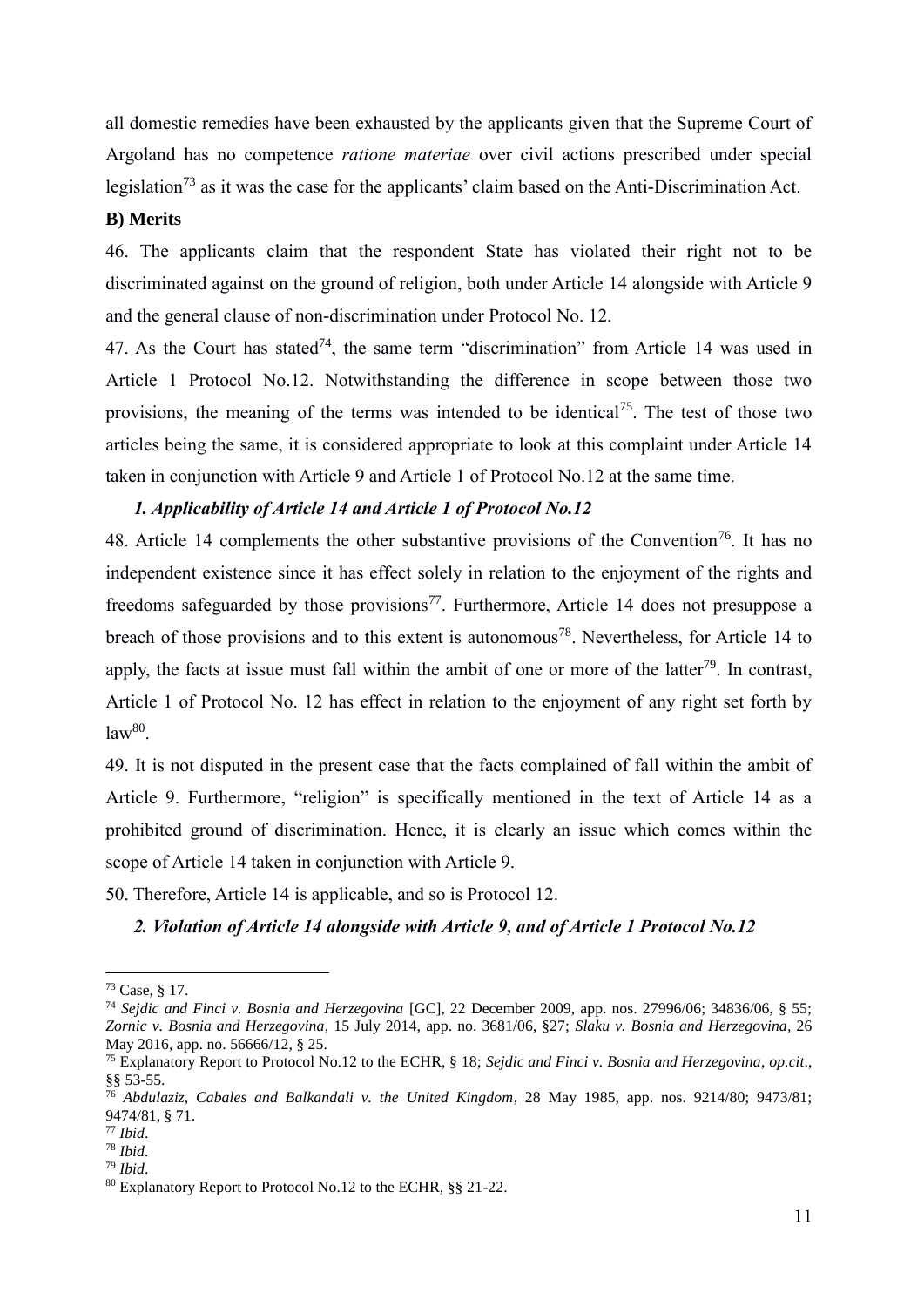#### *a. Existence of an indirectly discriminatory situation*

51. According to the Court's settled case law, in order for an issue to arise under Article 14, there must be a difference in treatment of persons in relevantly similar situations<sup>81</sup>. Such difference of treatment is discriminatory if it has no objective and reasonable justification, that is to say if it does not pursue a legitimate aim or if there is not a reasonable relationship of proportionality between the means employed and the aim sought to be realised $82$ . The Court has also pointed out that Article 14 is not only violated when there is an unjustifiable difference of treatment but also when States, without an objective and reasonable justification, fail to treat differently persons whose situations are significantly different<sup>83</sup>. Moreover, a general policy or measure that has disproportionately prejudicial effects on a particular group may be considered discriminatory even where it is not specifically aimed at that group<sup>84</sup>. In this respect, it is important to note that the existence of a discriminatory intent is not required<sup>85</sup>.

52. In the case of *Thlimmenos*<sup>86</sup>, the Court found a violation of Article 14 in conjunction with Article 9 concerning a Jehovah's Witness who was convicted for refusing to wear the military uniform. The Court held that he had been discriminated against in the exercise of his religious freedom, in that he was treated like any other person convicted of a serious crime although his own conviction resulted from the exercise of this freedom. The Court added that even though the authorities had no option under the law but to sanction the applicant, this cannot absolve the respondent State from responsibility under the Convention as the State failed to introduce appropriate exceptions to the rule $^{87}$ .

53. In the present case, the legislation in question<sup>88</sup> is of general application<sup>89</sup> and so it does not make any distinction between citizens that could amount to a difference of treatment of persons in similar situations, in other words, to a situation of direct discrimination. However, although apparently neutral, the legislation does not have the same effects on every citizen. The Reformist Church strictly rejects abortion and all types of vaccines<sup>90</sup>. As such, for members of this religious minority such as the applicants, complying with the national

<sup>81</sup> *Belgian Linguistics Case No. 2*, 23 July 1968, app. nos. 1474/62; 1677/62; 1691/62; 1769/63; 1994/63; 2126/64; *Burden v. the United Kingdom* [GC], 29 April 2008, app. no. 13378/05, § 60.

<sup>82</sup> *S.A.S. v. France* [GC], 15 August 2014, app. no. 43835/11, § 161.

<sup>83</sup> *Thlimmenos v. Greece* [GC], 6 April 2000, app. no. 34369/97, § 44.

<sup>84</sup> *D.H. and Others v. Czech Republic* [GC], 13 November 2007, app. no. 57325/00, § 175.

<sup>85</sup> *Ibid* - § 184.

<sup>86</sup> *Thlimmenos v. Greece*, *op.cit.*, §§ 44-47.

<sup>87</sup> *Ibid*, § 48.

<sup>88</sup> I.e. the Act on Protection from Infection Diseases; Article 120 of the Law on Misdemeanours; Case, §§ 19-20.

<sup>89</sup> Case, § 13.

<sup>90</sup> Case, § 4.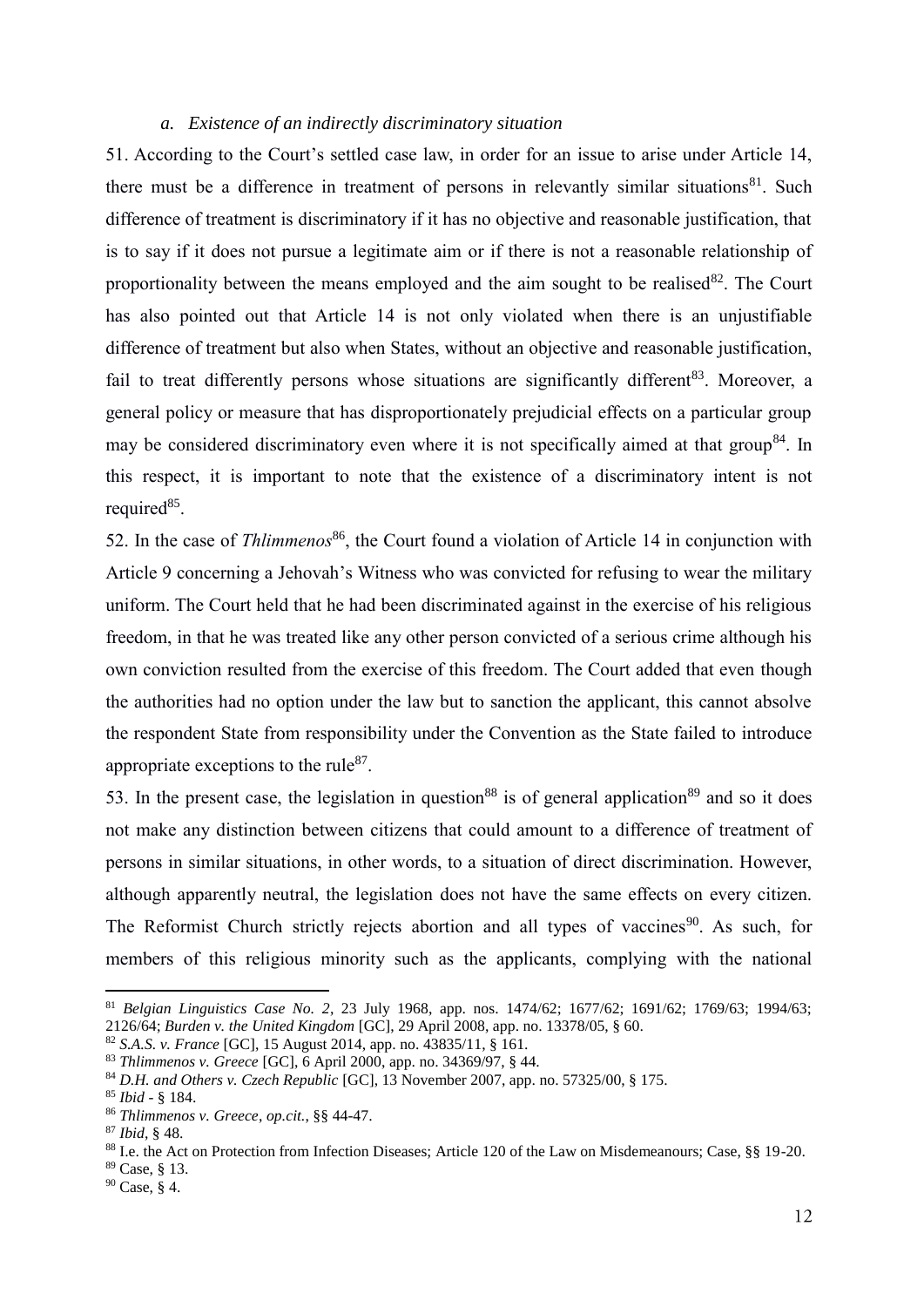legislation implies contravening their religion. There is a serious and insurmountable conflict between the legislative obligation on one side, and their deeply and genuinely held religious beliefs on the other side<sup>91</sup>. Thus, religious minorities that are against vaccination such as the applicants' are being particularly disadvantaged in the application of the legislation, in comparison with other individuals who do not hold such a religious duty.

54. The only possible exemption to the general obligation to vaccination provided for in the national legislation being based on medical grounds<sup>92</sup>, the applicant had to pay an 800-euro  $fine<sup>93</sup>$  solely due to the exercise of her right to manifest her religion guaranteed by Article 9. The State does not allow for an exception to the application of the obligation to vaccination and the subsequent sanction that would permit to distinguish people who object for religious reasons from others.

55. Therefore, by failing to treat differently the applicants whose situation is significantly different from others, the State has not provided effective accommodation under Article 14 to meet the specific needs of that religious minority. This is thus a situation of indirect discrimination that may fall within the scope of the prohibition of discrimination, in virtue of Article 14 taken together with Article 9 and of Article 1 of Protocol No.12.

### *b. Absence of an objective and reasonable justification*

56. In order for a discriminatory measure to be considered to have an objective and reasonable justification, it must pursue a legitimate aim and there must be a reasonable relationship between the means employed and the aim sought to be realised<sup>94</sup>.

57. It is necessary to examine whether the effects of the treatment fail to strike a fair balance between the protection of the interests of the community and respect for the rights under the Convention<sup>95</sup>. The State enjoys a margin of appreciation in assessing whether and to what extent differences in otherwise similar situations justify a different treatment<sup>96</sup> and *vice versa*. The scope of this margin will vary according to the circumstances, the subject matter and the background<sup>97</sup>. It is generally wider in cases where there is no consensus among the Contracting Parties<sup>98</sup>. Nevertheless, the Court pays close attention to what is at stake, namely the need to protect the rights and freedoms of others, to preserve public order and to secure

<sup>91</sup> *Bayatyan v. Armenia* [GC], 7 July 2011, app. no. 23459/03, § 110.

<sup>92</sup> Case, § 19.

<sup>93</sup> Case, § 5.

<sup>94</sup> E.g. *Belgian Linguistics Case No. 2, op. cit.*

<sup>95</sup> *Ibid*, §§ 34-35.

<sup>96</sup> E.g. *Sahin v. Germany* [GC], 8 July 2003, app. no. 30943/96, § 53.

<sup>97</sup> E.g. *Stec and Others v. the United Kingdom* [GC], 12 April 2006, app. nos. 65731/01; 65900/01, § 52.

<sup>98</sup> *Evans v. the United Kingdom*, 10 April 2007, app. no. 6339/05, § 77; *X, Y and Z v. the United Kingdom*, 22 April 1997, app. no. 21830/93, § 44.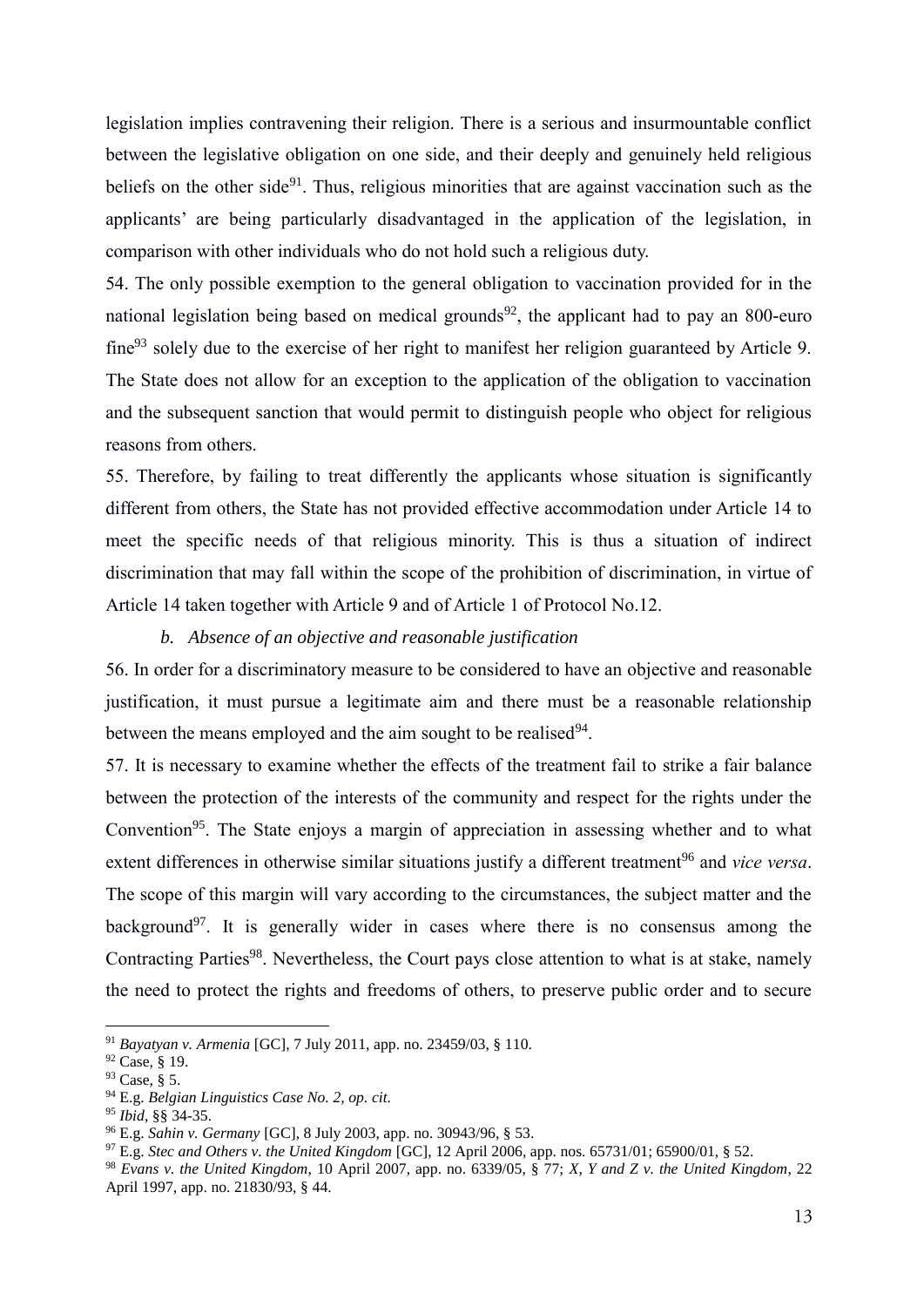true religious pluralism, which is vital to the survival of a democratic society<sup>99</sup> and entails the genuine recognition of, and respect for, diversity and the dynamics of cultural traditions and identities and religious convictions<sup>100</sup>. Indeed, the Court has always emphasised that freedom of religion is one of the most vital elements that make up the identity of believers and their conception of life<sup>101</sup>, and in cases where a particularly important facet of an individual's identity or existence is at stake the State is only given a narrow margin of appreciation<sup>102</sup>. Furthermore, the Court has held in several discrimination cases<sup>103</sup> that the margin must also be narrowed when the restriction on a right guaranteed by the Convention applies to a vulnerable person such as children, who are directly recognised as vulnerable persons by the Court<sup>104</sup>.

58. In the present case, the respondent State has claimed that the aim pursued by the obligation to vaccinate is the protection of public health against infectious diseases  $105$ . Being one of the legitimate justifications expressly mentioned in the Articles of the Convention that may be subject to restrictions<sup>106</sup>, and as an essential element of public order, there is no doubt that it is recognised as a legitimate aim by the Court. However, the second question whether there is a reasonable relationship between the measure employed and the aim sought is more disputable.

59. Firstly, the usefulness of the compulsory nature of vaccination has not yet been proven, since as stated before, a quite significant number of Contracting Parties do not impose any compulsory vaccines<sup>107</sup> and yet those European States have about the same vaccination coverage as States where vaccination is compulsory<sup>108</sup>. Even though the absence of consensus among European States usually involves a wider margin of appreciation, vaccination is a very intrusive medical act that touches the core of the applicants' right to manifest religious beliefs in the present case, and thus affects an important facet of their identity. In addition, as a newborn baby, the applicant is particularly vulnerable. Finally, given the importance of protecting pluralism and tolerance, the State should do its best to find a compromise. Thence, the margin of appreciation left to the State should be narrowed.

<sup>99</sup> *Kokkinakis v. Greece*, 25 May 1993, app. no. 14307/88, § 31; *Manoussakis and Others v. Greece*, 26 September 1996, app. no. 18748/91, § 44.

<sup>100</sup> *Izzettin Dogan and Others v. Turkey*, 26 April 2016, app. no. 62649/10, § 178.

<sup>101</sup> *Kokkinakis v. Greece*, *op. cit*., § 31.

<sup>102</sup> *Evans v. the United Kingdom, op. cit*., § 77; *Dudgeon v. the United Kingdom*, 22 October 1981, app. no. 7525/76, § 52.

<sup>103</sup> E.g. *Aksu v. Turkey* [GC] 15 March 2012, app. nos. 4149/04; 41029/04.

<sup>104</sup> E.g. *Blokhin v. Russia* [GC], 23 March 2016, app. no. 47152/06, § 199.

 $105$  Case, § 3.

<sup>106</sup> Articles 8, 9, 10 and 11 ECHR.

<sup>&</sup>lt;sup>107</sup> C.f. Germany, Austria, Cyprus, Denmark, Spain, Estonia, Finland, Ireland, Latvia, Luxembourg, Norway, the Netherlands, Portugal, the United Kingdom, Sweden; results of the VENICE 2010 survey on the ways of implementing national vaccination programmes. Euro Surveill. 2012.

<sup>&</sup>lt;sup>108</sup> Written Observations submitted to the ECtHR as a third party by the European Centre for Law and Justice in the case *Pavel Vavricka and Others v. Czech Republic*, 01 mars 2016, app. no. 47621/13, p. 11.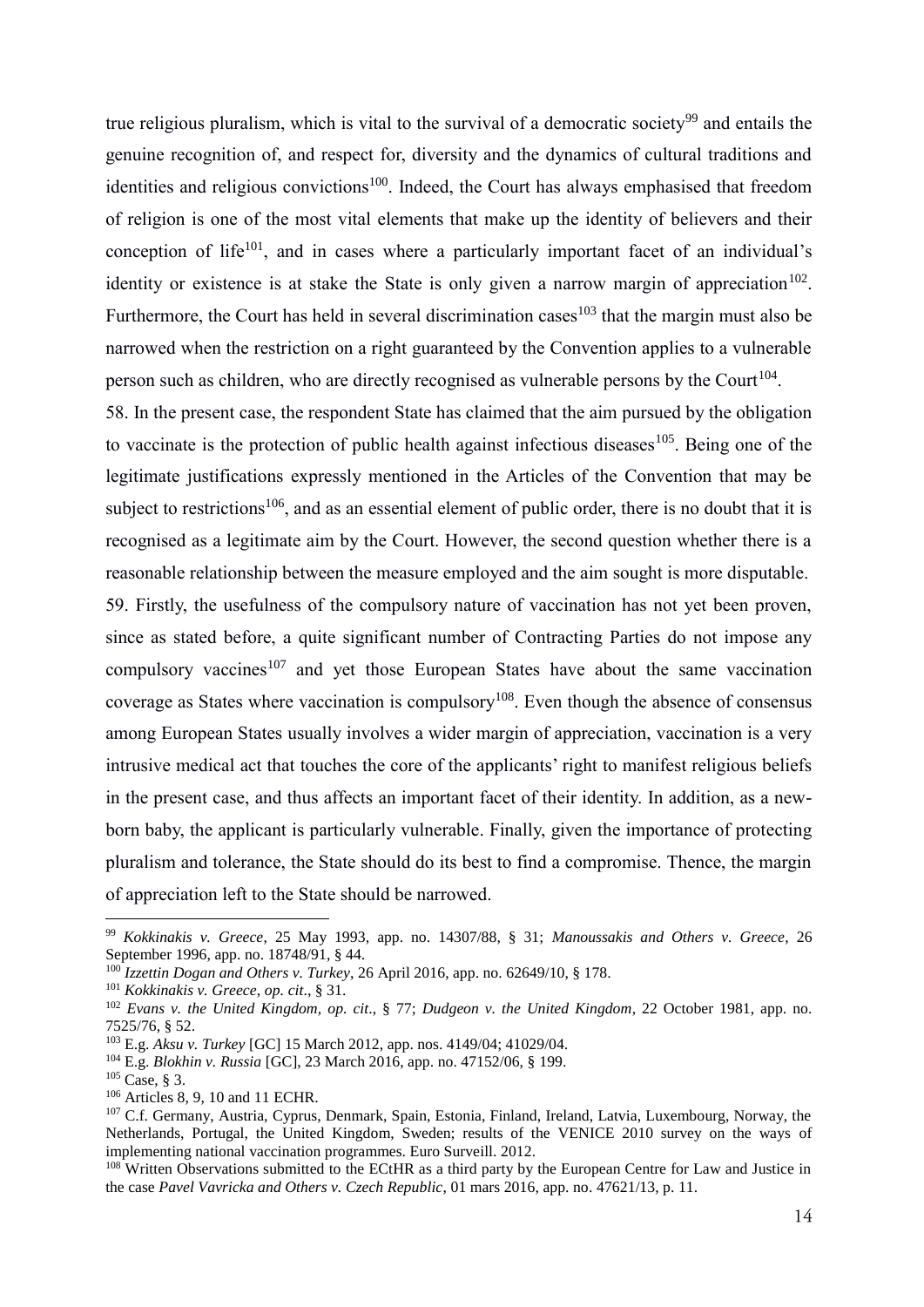60. Secondly, providing for an exception in respect to religious objection would most likely not have had a significant impact on the risks of epidemic. The obligation to vaccinate is actually outdated given the fact that some of the compulsory vaccines<sup>109</sup> concern diseases that have nearly disappeared in Europe, such as polio, diphtheria and tetanus. Even though it is most likely thanks to vaccination, the proportionality of the measure should be assessed within the current context, and currently all the seven vaccines cannot be considered indispensable.

61. Finally, the aim of protection of the society against infectious diseases could have been achieved by less restrictive measures permitting to reconcile that aim with the right to freedom of religion, for instance by a legal provision that children without certain vaccines could be let off school during outbreaks of the disease<sup>110</sup>.

62. For these reasons, the obligation to undergo those vaccines is no longer a necessity in order to safeguard public health and the respondent State could have found a compromise safeguarding the applicants' rights under Articles 14 and 9. As a result, there is no objective and reasonable justification to the discrimination.

63. In conclusion, the right of the applicants not to be discriminated against on the basis of religion, guaranteed by Article 14 alongside with Article 9 of the Convention, as well as Article 1 of Protocol No.12, has been violated.

# <span id="page-19-0"></span>**V. VIOLATION OF ARTICLE 6 REGARDING THE LACK OF IMPARTIALITY OF THE COURT OF APPEAL TOWARDS THE MOTHER**

64. The applicant, Ms Olaria, contends the violation of her right to a fair trial regarding the partiality of the court of appeal.

#### <span id="page-19-1"></span>**A) Admissibility**

65. All the requirements as to the admissibility under Articles 34 and 35 are satisfied. Indeed, no appeal was possible regarding the decision of the Chamber of Judges $111$  on one hand, and on the other hand, the applicant complained about the impartiality of the judge during the civil proceedings and thus exhausted all the remedies offered by the judiciary system of Argoland to complain about this matter.

#### <span id="page-19-2"></span>**B) Merits**

66. The Court stated in its jurisprudence that it is of fundamental importance in a democratic society that the courts inspire confidence in the public and above all, as far as criminal

<sup>109</sup> Case, § 2.

<sup>110</sup> Case, § 12.

<sup>111</sup> Case, § 7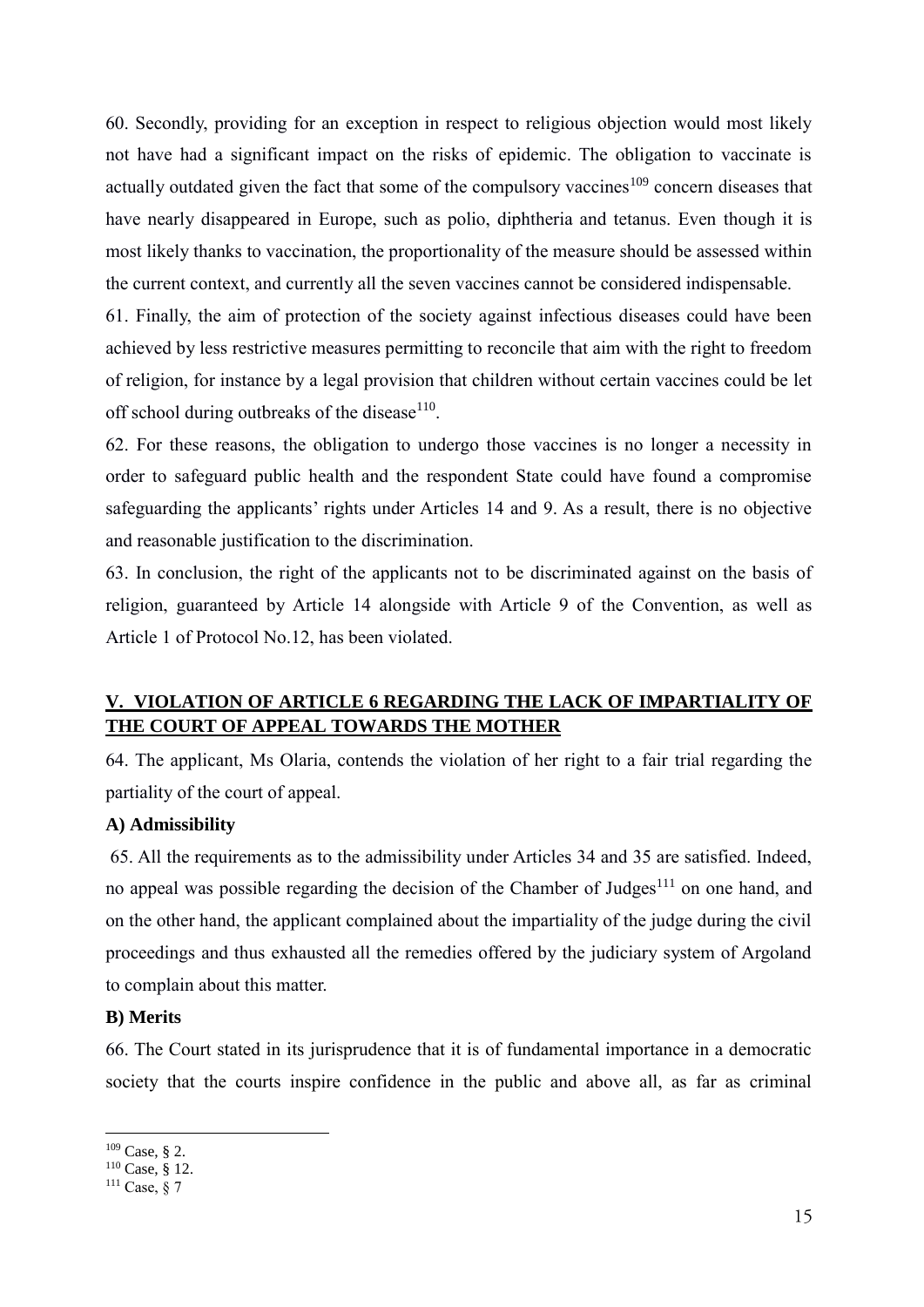proceedings are concerned, in the accused<sup>112</sup>. To that end, Article 6 requires a tribunal falling within its scope to be impartial. Impartiality normally denotes the absence of prejudice or bias and its existence or absence can be tested in various ways. The Court has thus distinguished between a subjective approach, that is endeavouring to ascertain the personal conviction or interest of a given judge in a particular case, and an objective approach, that is determining whether he or she offered sufficient guarantees to exclude any legitimate doubt in this  $respect<sup>113</sup>$ .

67. In applying the subjective test, the Court has consistently held that the personal impartiality of a judge must be presumed until there is proof to the contrary. As regards the type of proof required, the Court has, for example, sought to ascertain whether a judge has displayed hostility or ill will. The principle saying that a tribunal shall be presumed to be free of personal prejudice or partiality is long-established in the case-law of the Court<sup>114</sup>.

68. Although in some cases it may be difficult to procure evidence with which to rebut the presumption, it must be remembered that the requirement of objective impartiality provides a further important guarantee. In other words, the Court has recognised the difficulty of establishing a breach of Article 6 on account of subjective partiality, and for this reason, has in the vast majority of cases raising impartiality issues focused on the objective test. However, there is no watertight division between the two notions since the conduct of a judge may not only prompt objectively held misgivings as to impartiality from the point of view of the external observer (objective test), but may also go to the issue of his or her personal conviction (subjective test) $^{115}$ .

69. The Court stresses, above all, that the judicial authorities are required to exercise maximum discretion with regard to cases over which they preside in order to preserve their image as impartial judges. That discretion should for example dissuade them from making use of the press, even when provoked. It is the higher demands of justice and the elevated nature of the judicial office which impose that duty<sup>116</sup>.

70. In the present case, in contrary to the maximum discretion that is required from a judge with regard to the case he is dealing with, the judge laughed in reaction to a comment of the representative of the Public Administration Agency<sup>117</sup>. This comment was directly targeting the applicant since "*one of those bio-mothers*" includes herself, and the term "*bio-mothers*" is

<sup>112</sup> *Şahiner v. Turkey*, 25 September 2001, app. no. 29279/95, § 44.

<sup>113</sup> *Kyprianou v. Cyprus* [GC], 15 December 2005, app. no. 73797/01, § 118.

<sup>114</sup> *Kyprianou v. Cyprus* [GC], *op. cit*., § 119.

<sup>115</sup> *Ibid*.

<sup>116</sup> *Buscemi v. Italia*, 16 September 1999, app. no. 29569/95, § 67.

<sup>117</sup> Case, § 7*.*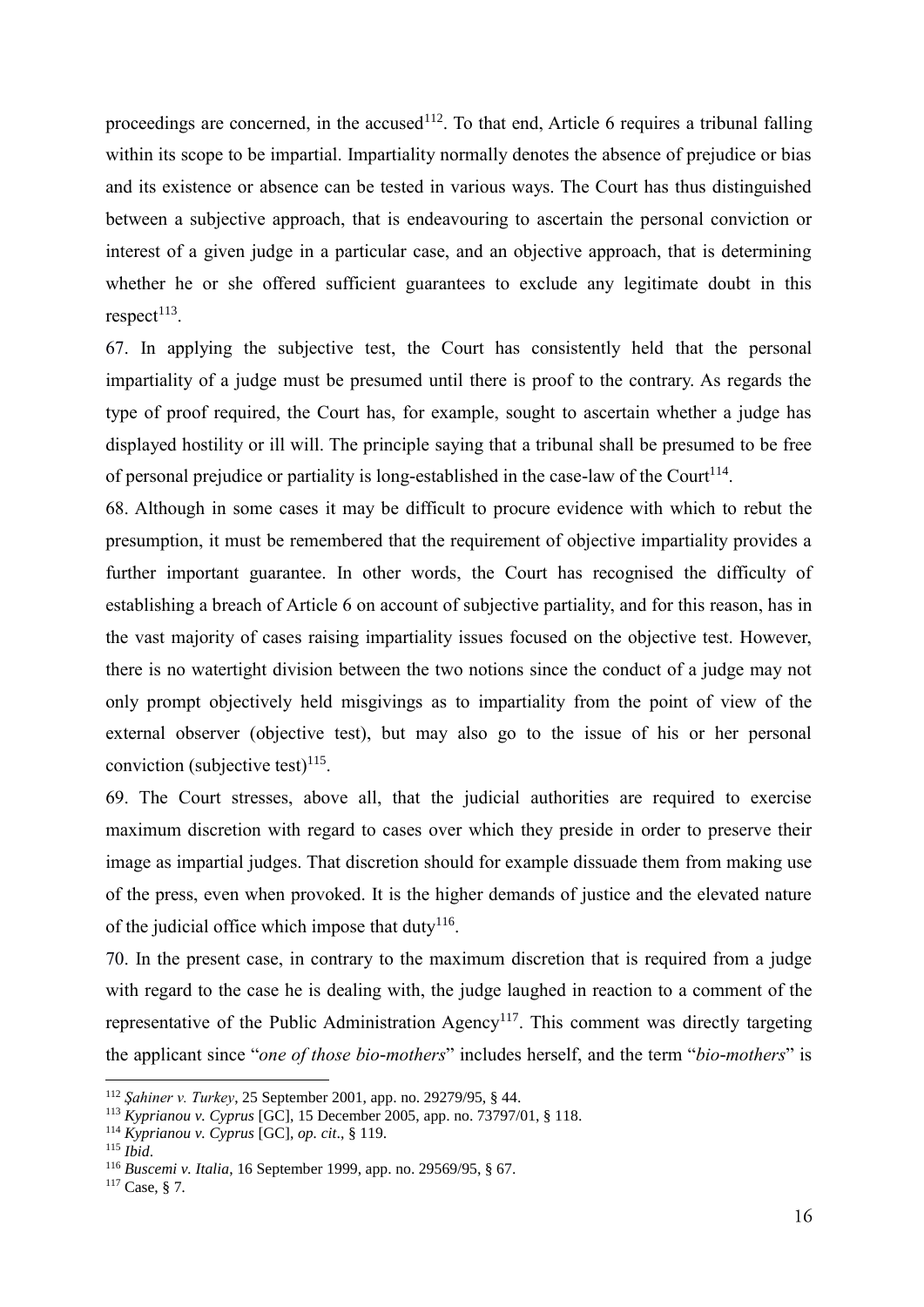here clearly used in a pejorative way. The applicant contends that there is no doubt as to the partiality of the representative since his comments were a display of hostility and ill-will towards the applicant. Even though the judge was not the author of this comment, laughing at this remark can, in this situation, be subjectively interpreted as a gesture of sympathy and approval of the judge towards the remark of the representative. Moreover, this comment had been widespread through a microphone to the entire public hearing, and, as a result, the laugh of the judge had also been heard by the entire court room. This situation can thus objectively justify a doubt as to his partiality.

71. Therefore, Article 6 § 1 has been violated as to the partiality of the Court of Appeal.

# <span id="page-21-0"></span>**VI. VIOLATION OF ARTICLE 13 REGARDING THE ABSENCE OF AN EFFECTIVE REMEDY IN RESPECT OF THE VIOLATIONS OF ARTICLES 6 AND 14**

72. The applicant, Ms Olaria, contends the violation of her right under article 13 regarding the absence of an effective remedy to complain about Article 6 and 14.

#### **A) Admissibility**

73. All the requirements as to the admissibility under Articles 34 and 35 are satisfied.

#### **B) Merits**

#### *1. Absence of an effective remedy in respect of the complaint based on Article 6*

74. Under Article 13, "*everyone whose rights and freedoms as set forth in this Convention are violated shall have an effective remedy before a national authority*". Article 13 does not prescribe a specific form of remedy. The Contracting States are afforded some discretion as to the manner in which they must provide the relief required by Article 13 and in conformity with their obligations under that provision<sup>118</sup>. However, even if the "authority" referred to in that provision does not necessarily have to be a judicial authority, its powers and the guarantees which it affords are relevant elements in assessing whether the remedy is effective<sup>119</sup>.

75. In the present case, the applicant agrees on the fact that she had access to a remedy to complain about the partiality of the judge, namely before the Chamber of Judges. However, the applicant contends that this remedy was not effective since the guarantees offered by the Chamber of Judges were not sufficient to make the remedy effective. The applicant emphasises that the Chamber of Judges, which is composed of a panel of 3 judges of the Court

<sup>118</sup> *Kudla v. Poland* [GC], 26 November 2000, app. no. 30210/96, §§ 154-157.

<sup>119</sup> *Ibid.*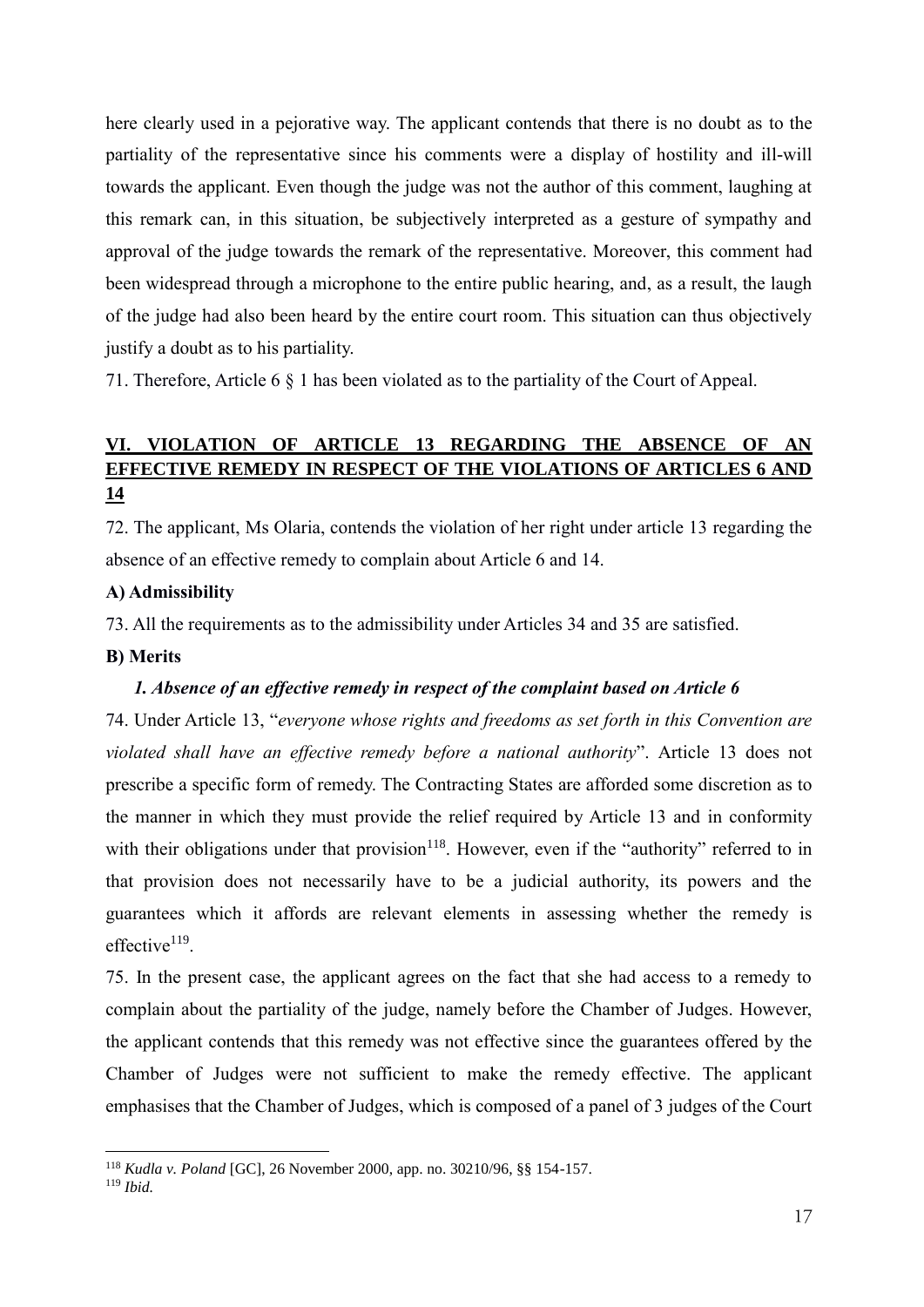of Appeal<sup>120</sup>, can thus validate the applicant to question the objective partiality of this Chamber regarding the link that could exist between the allegedly biased judge and that panel. The lack of motives regarding the decision as well as to the impossibility to make an appeal against it, can also challenge the guarantees offered by this Chamber.

76. Therefore, Article 13 has been violated.

# *2. Absence of an effective remedy in respect of the complaint based on Article 14 and Article 1 of Protocol No. 12*

77. The Court has considered in its jurisprudence that a remedy before a constitutional court could be an effective remedy within the scope of Article 13 when the rights protected by the Constitution of a Contracting Party corresponds in facts to rights recognised by the Convention<sup>121</sup>. The Court also recalls that regarding legal systems which provide constitutional protection for fundamental human rights and freedoms, it is incumbent on the aggrieved individual to test the extent of that protection<sup>122</sup>. Moreover, the Court has stated that in order for a remedy to be effective, it must provide adequate redress for any violation that had already occurred<sup>123</sup>, thanks to an appropriate and sufficient remedy considering all circumstances of the case<sup>124</sup>.

78. In the present case, the applicant did not have the chance to avail herself of an effective remedy to complain about a right of constitutional value<sup>125</sup>, namely the right not to be discriminated against. The applicant was unable not complain in relation to this matter before the highest Court of the judiciary system of Argoland, namely the Supreme Court, which yet has to be able to deal with the violation of rights of constitutional value. However, in this case, the Supreme Court has no competence *ratione materiae* over civil actions prescribed under special legislation such as the Anti-Discrimination  $Act^{126}$ . Even though the applicant agrees that she had the possibility to complain before a Court of First Instance and a Court of Appeal, she contends that in a case of a violation of a right of constitutional value, that is moreover protected by the Convention, it should be possible to challenge a violation of this right before the Supreme court, which is not possible in this case<sup>127</sup>. A simple remedy before a Court of

<sup>&</sup>lt;sup>120</sup> Clarification question no. 54.

<sup>121</sup> *Apostol v. Georgia*, 28 November 2006, app. no. 40765/02, § 38.

<sup>&</sup>lt;sup>122</sup> *Vincic and others v. Serbia*, 01 November 2000, app. nos. 44698/06 and others, § 51.

<sup>123</sup> *Kudla v. Poland* [GC], *op. cit*., § 152

<sup>124</sup> *Gäfgen v. Germany* [GC], 01 June 2010, app. no. 22978/05, § 116.

<sup>125</sup> Case, §§ 18-21.

 $126$  Case, § 17.

<sup>127</sup> *Ibid*.